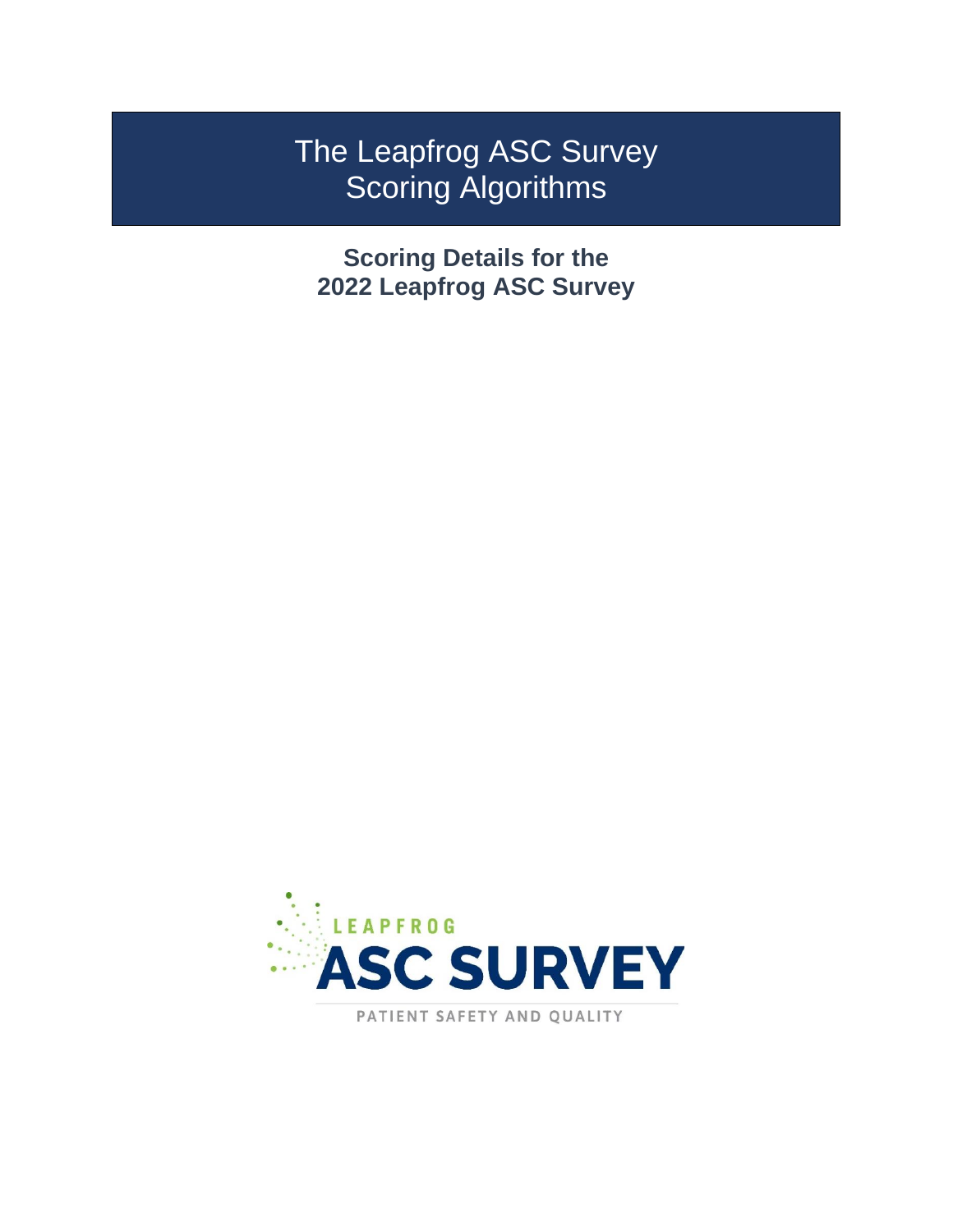#### <span id="page-1-0"></span>**Table of Contents**

| Board Certified/Board Eligible Physicians and Certified Registered Nurse Anesthetists  13 |  |
|-------------------------------------------------------------------------------------------|--|
|                                                                                           |  |
|                                                                                           |  |
|                                                                                           |  |
|                                                                                           |  |
|                                                                                           |  |
|                                                                                           |  |
|                                                                                           |  |
|                                                                                           |  |
|                                                                                           |  |
|                                                                                           |  |
|                                                                                           |  |
|                                                                                           |  |
|                                                                                           |  |
|                                                                                           |  |
|                                                                                           |  |
|                                                                                           |  |
|                                                                                           |  |
|                                                                                           |  |
|                                                                                           |  |
|                                                                                           |  |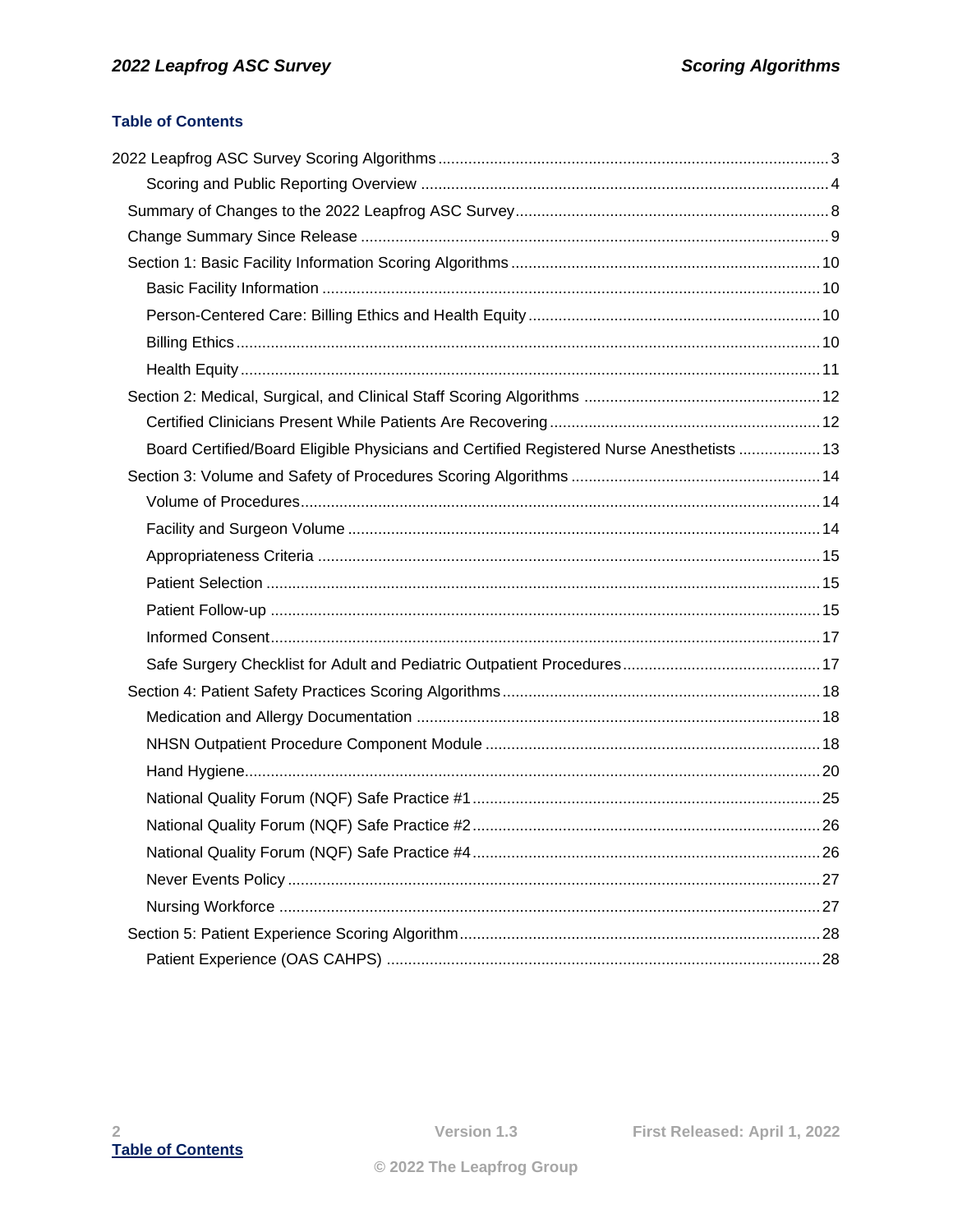# <span id="page-2-0"></span>**2022 Leapfrog ASC Survey Scoring Algorithms**

**<https://www.leapfroggroup.org/asc>**

This document includes the scoring algorithms for the 2022 Leapfrog ASC Survey. The scoring algorithms are organized by section:

- [Section 1 Basic Facility Information](#page-9-0)
- [Section 2 Medical, Surgical, and Clinical Staff](#page-11-0)
- [Section 3 Volume and Safety of Procedures](#page-13-0)
- [Section 4 Patient Safety Practices](#page-17-0)
- [Section 5 Patient Experience](#page-27-0)

For a hard copy of the Leapfrog ASC Survey, which includes measure specifications, endnotes, and FAQs, please visit the [Survey Materials webpage.](https://www.leapfroggroup.org/asc-survey-materials/survey-materials)

**Leapfrog is committed to data accuracy. Please carefully review Leapfrog's data accuracy protocols on the [Data Accuracy webpage.](https://www.leapfroggroup.org/asc-survey-materials/data-accuracy)**

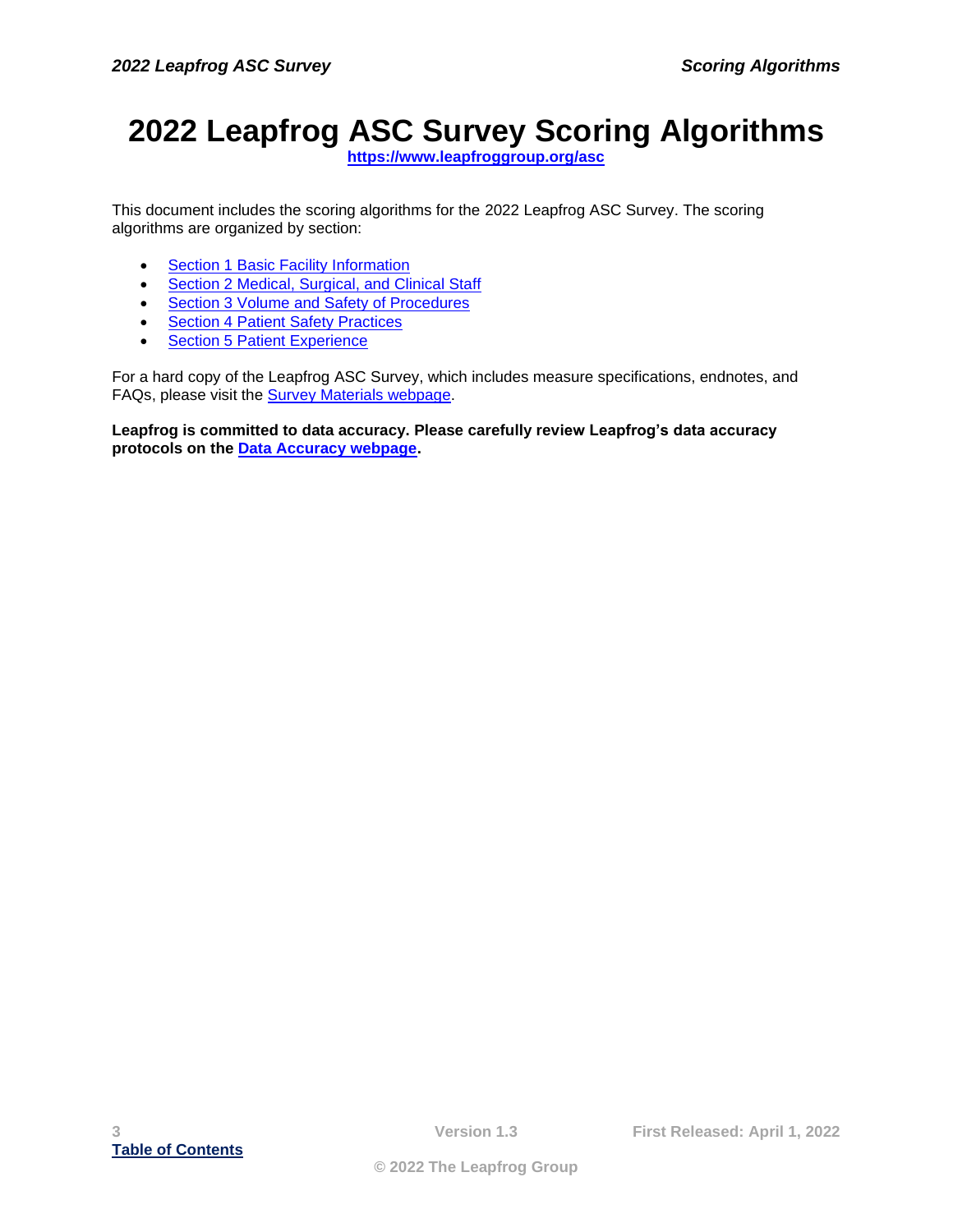## <span id="page-3-0"></span>**Scoring and Public Reporting Overview**

Once a facility submits a Leapfrog ASC Survey via the [Online ASC Survey Tool,](https://survey.leapfroggroup.org/login/asc) the submitted responses will be scored using the algorithms detailed in this document. Only those responses that have been submitted will be scored and publicly reported; saved responses will not be scored or publicly reported.

Those facilities that submit a Survey by the [June 30 Submission Deadline](https://www.leapfroggroup.org/asc-survey-materials/deadlines) will be able to view their Survey Results on Leapfrog's [public reporting website](https://ratings.leapfroggroup.org/) on **July 25**. In addition, those facilities will be able preview their Survey Results, including their CMS data for ASC-11 and ASC-12 (if applicable), on the [ASC Details](https://survey.leapfroggroup.org/login/asc?destination=dashboard)  [Page](https://survey.leapfroggroup.org/login/asc?destination=dashboard) on **July 12**, about two weeks prior to the public release.

After July 25, the ASC Details Page and [public reporting website](https://ratings.leapfroggroup.org/) will be refreshed monthly within the first five (5) business days of each month to reflect Surveys submitted or resubmitted between July 1 and November 30 and previously submitted Surveys that were corrected before January 31. Survey Results are frozen from February to July 25 of the following year. More information is available on the [Survey](https://www.leapfroggroup.org/asc-survey-materials/deadlines)  [Deadlines webpage.](https://www.leapfroggroup.org/asc-survey-materials/deadlines)

#### **ASCs should review their Survey Results immediately following their submission to ensure accuracy and completeness.**

For the purposes of [public reporting,](https://ratings.leapfroggroup.org/) performance on each measure on the Leapfrog ASC Survey is placed into one of four performance categories:

- **Achieved the Standard** (displayed as four filled bars)
- **Considerable Achievement** (displayed as three filled bars)
- **Some Achievement** (displayed as two filled bars)
- **Limited Achievement** (displayed as one filled bar)

Additional scoring terms include:

- **Does Not Apply**: This term is used for facilities that report not performing a particular procedure or not having applicable patients for a particular measure.
- **Unable to Calculate Score**: This term is used for facilities that report a sample size that does not meet Leapfrog's minimum reporting requirements. For the CMS measures (ASC-11 and ASC-12), the term is used for facilities that do not participate with CMS or do not have a measure score published by CMS.
- **Declined to Respond:** This term is used for facilities that do not submit a Survey.
- **Pending Leapfrog Verification:** This term is used for facilities that have Survey responses that are undergoing Leapfrog's standard verification process.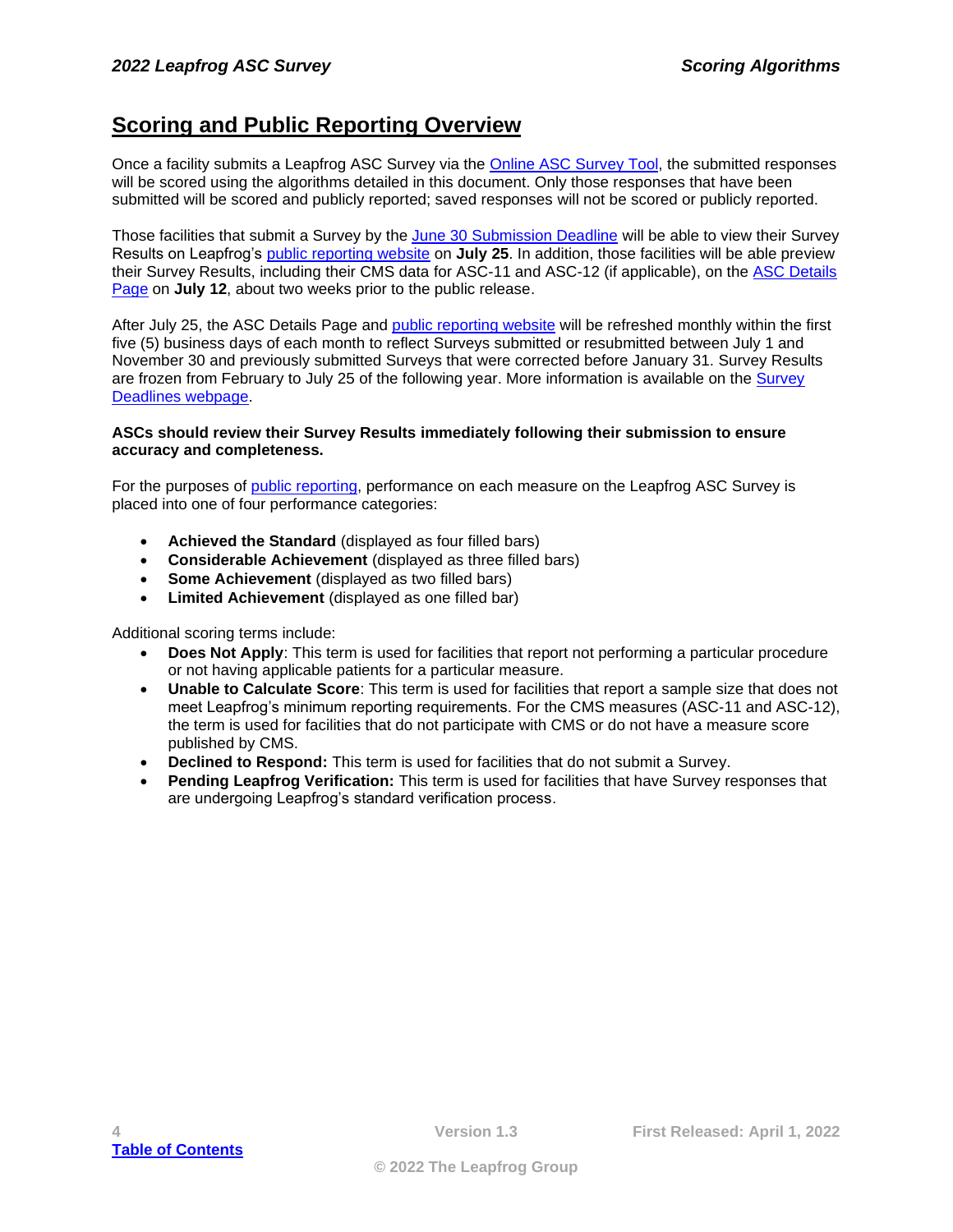Figure 1: Legend from Leapfrog's public reporting [website.](https://ratings.leapfroggroup.org/scoring)

### Progress towards meeting Leapfrog standards:

|                                         | Achieved the Standard                                                                     |
|-----------------------------------------|-------------------------------------------------------------------------------------------|
|                                         | Considerable Achievement                                                                  |
|                                         | Some Achievement                                                                          |
|                                         | <b>Limited Achievement</b>                                                                |
| <b>DECLINED TO RESPOND</b>              | Did not respond to this measure                                                           |
| DOES NOT APPLY                          | This measure is not applicable to this facility                                           |
| <b>UNABLE TO</b><br>CALCULATE           | Sample size too small to calculate score                                                  |
| PENDING<br><b>LEAPFROG VERIFICATION</b> | This facility's responses are undergoing Leapfrog's standard<br>data verification process |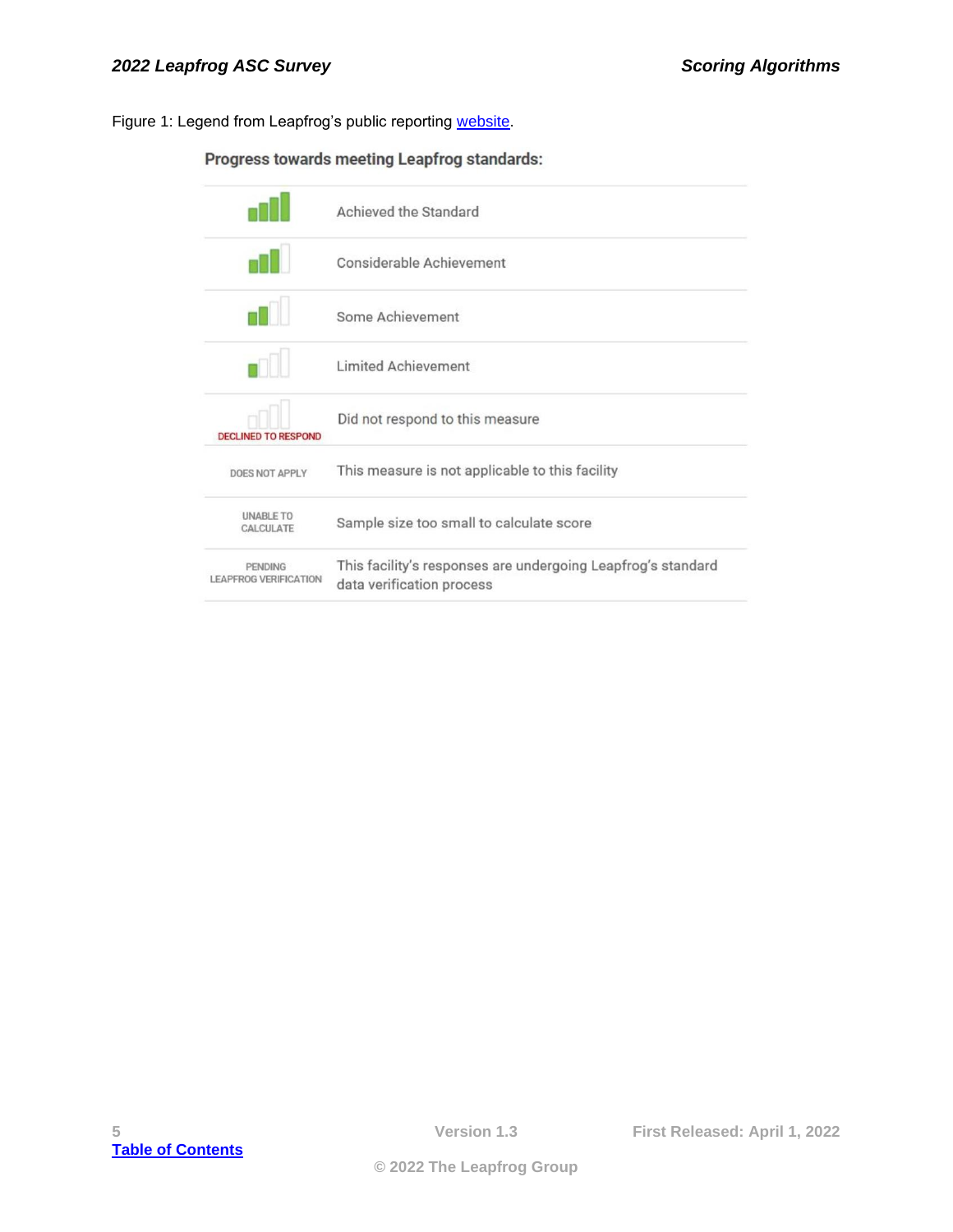For the purposes of [public reporting,](https://ratings.leapfroggroup.org/) measures are grouped together under seven groups. The following measures are included in each group:

| <b>Group Name</b>                             | Section/<br><b>Subsection</b> | <b>Measure Name</b>                                                                                                        | Shown on public reporting<br>website as:                                              |
|-----------------------------------------------|-------------------------------|----------------------------------------------------------------------------------------------------------------------------|---------------------------------------------------------------------------------------|
| <b>Person-Centered</b>                        | Subsection 1B                 | <b>Billing Ethics</b>                                                                                                      | <b>Billing Ethics</b>                                                                 |
| Care                                          | Subsection 4D                 | <b>NQF Safe Practice #1 Culture</b><br>of Safety Leadership Structures<br>and Systems                                      | Effective Leadership to<br><b>Prevent Errors</b>                                      |
| <b>Preventing and</b><br><b>Responding to</b> | Subsection 4D                 | <b>NQF Safe Practice #2 Culture</b><br>Measurement, Feedback, and<br>Intervention                                          | Staff Work Together to<br><b>Prevent Errors</b>                                       |
| <b>Patient Harm</b>                           | Subsection 4C                 | Hand Hygiene                                                                                                               | Handwashing                                                                           |
|                                               | Subsection 4E                 | <b>Never Events Policy</b>                                                                                                 | <b>Responding to Never Events</b>                                                     |
|                                               | Subsection 4B                 | <b>NHSN Outpatient Procedure</b><br>Component Module - Same<br>Day Outcome Measures and<br><b>Surgical Site Infections</b> | <b>Tracking and Reporting</b><br><b>Accidents and Infections</b>                      |
|                                               |                               |                                                                                                                            |                                                                                       |
| <b>Medication Safety</b>                      | Subsection 4A                 | <b>Medication and Allergy</b><br>Documentation                                                                             | <b>Medication Documentation</b><br>for Elective Outpatient<br><b>Surgery Patients</b> |
|                                               |                               |                                                                                                                            |                                                                                       |
|                                               | Subsection 3A*                | Gastroenterology                                                                                                           | Gastroenterology (Stomach<br>and Digestive)                                           |
|                                               | Subsection 3A*                | <b>General Surgery</b>                                                                                                     | General Surgery                                                                       |
|                                               | Subsection 3A*                | Ophthalmology                                                                                                              | Ophthalmology (Eyes)                                                                  |
|                                               | Subsection 3A*                | Orthopedic                                                                                                                 | Orthopedic (Bones and<br>Joints)                                                      |
| <b>Elective</b><br><b>Outpatient</b>          | Subsection 3A*                | Otolaryngology                                                                                                             | Otolaryngology (Ear, Nose,<br>Mouth, and Throat)                                      |
| <b>Surgery - Adult</b>                        | Subsection 3A*                | Urology                                                                                                                    | <b>Urology (Urinary Tract, Male</b><br>Reproductive)                                  |
|                                               | Subsection 3A*                | <b>Neurological Surgery</b>                                                                                                | Neurosurgery                                                                          |
|                                               | Subsection 3A*                | <b>Obstetrics and Gynecology</b>                                                                                           | Obstetrics and Gynecology                                                             |
|                                               | Subsection 3A*                | <b>Plastic and Reconstructive</b><br>Surgery                                                                               | <b>Plastic and Reconstructive</b><br>Surgery                                          |
|                                               |                               |                                                                                                                            |                                                                                       |
|                                               | Subsection 3A*                | Gastroenterology                                                                                                           | Gastroenterology (Stomach<br>and Digestive)                                           |
| <b>Elective</b>                               | Subsection 3A*                | <b>General Surgery</b>                                                                                                     | <b>General Surgery</b>                                                                |
| <b>Outpatient</b>                             | Subsection 3A*                | Ophthalmology                                                                                                              | Ophthalmology (Eyes)                                                                  |
| Surgery -<br>Pediatric*                       | Subsection 3A*                | Orthopedic                                                                                                                 | Orthopedic (Bones and<br>Joints)                                                      |
|                                               | Subsection 3A*                | Otolaryngology                                                                                                             | Otolaryngology (Ear, Nose,<br>Mouth, and Throat)                                      |
|                                               |                               |                                                                                                                            |                                                                                       |
| <b>Complex Adult</b>                          | Subsection 3B                 | <b>Total Hip Replacement</b><br><b>Surgeries</b>                                                                           | <b>Total Hip Replacement</b><br>Surgery                                               |
| <b>Surgery</b>                                | Subsection 3B                 | <b>Total Knee Replacement</b><br>Surgeries                                                                                 | <b>Total Knee Replacement</b><br>Surgery                                              |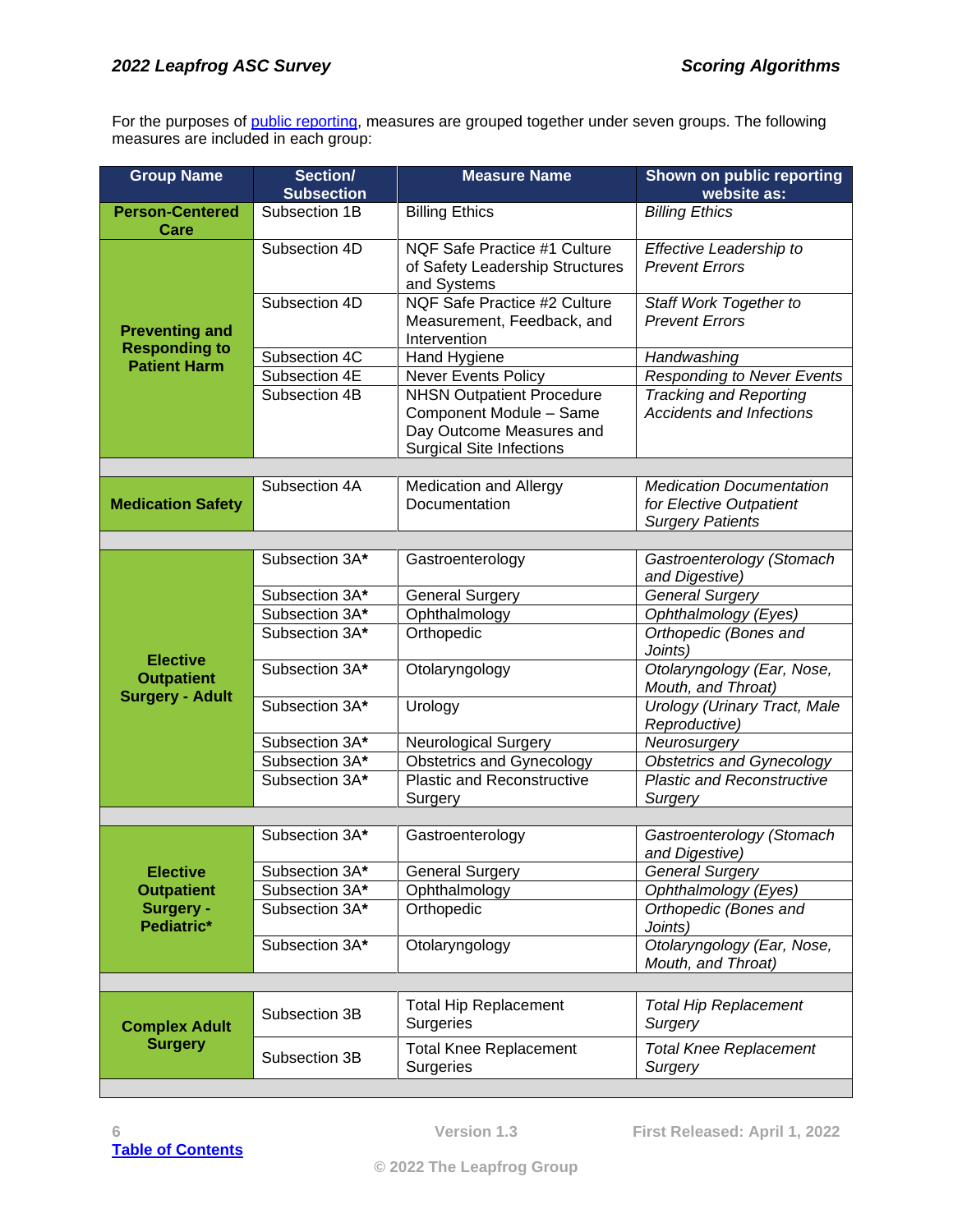| <b>Group Name</b>                            | Section/<br><b>Subsection</b> | <b>Measure Name</b>                                                                             | Shown on public reporting<br>website as:                                                 |
|----------------------------------------------|-------------------------------|-------------------------------------------------------------------------------------------------|------------------------------------------------------------------------------------------|
|                                              | Section 2                     | Clinicians Present While Adult<br>Patients are Recovering                                       | <b>Elective Outpatient Surgery</b><br><b>Recovery Staffing - Adult</b>                   |
|                                              | Section 2                     | <b>Clinicians Present While</b><br><b>Pediatric Patients are</b><br>Recovering                  | <b>Elective Outpatient Surgery</b><br>Recovery Staffing - Pediatric                      |
| <b>Care for Elective</b>                     | Subsection 3E                 | Safe Surgery Checklist for Adult<br>and Pediatric Outpatient<br><b>Procedures</b>               | Safe Surgery Checklist-<br><b>Elective Outpatient Surgery</b>                            |
| <b>Outpatient</b><br><b>Surgery Patients</b> | Section 5                     | Patient Experience (OAS<br>CAHPS)                                                               | <b>Experience of Patients</b><br><b>Undergoing Elective</b><br><b>Outpatient Surgery</b> |
|                                              | Subsection 3D*                | <b>Patient Selection</b>                                                                        | <b>Patient Selection</b>                                                                 |
|                                              | Subsection 3C                 | Improvement in Patient's Visual<br>Function within 90 Days<br><b>Following Cataract Surgery</b> | Improvement in Visual<br><b>Function Following Cataract</b><br>Surgery                   |
|                                              | Subsection 3C                 | Rate of Unplanned Hospital<br><b>Visits Colonoscopy</b>                                         | <b>Unplanned Hospital Visits</b><br><b>After Colonoscopy</b>                             |

\*Note: These data are not scored but are displayed on Leapfrog's public reporting website.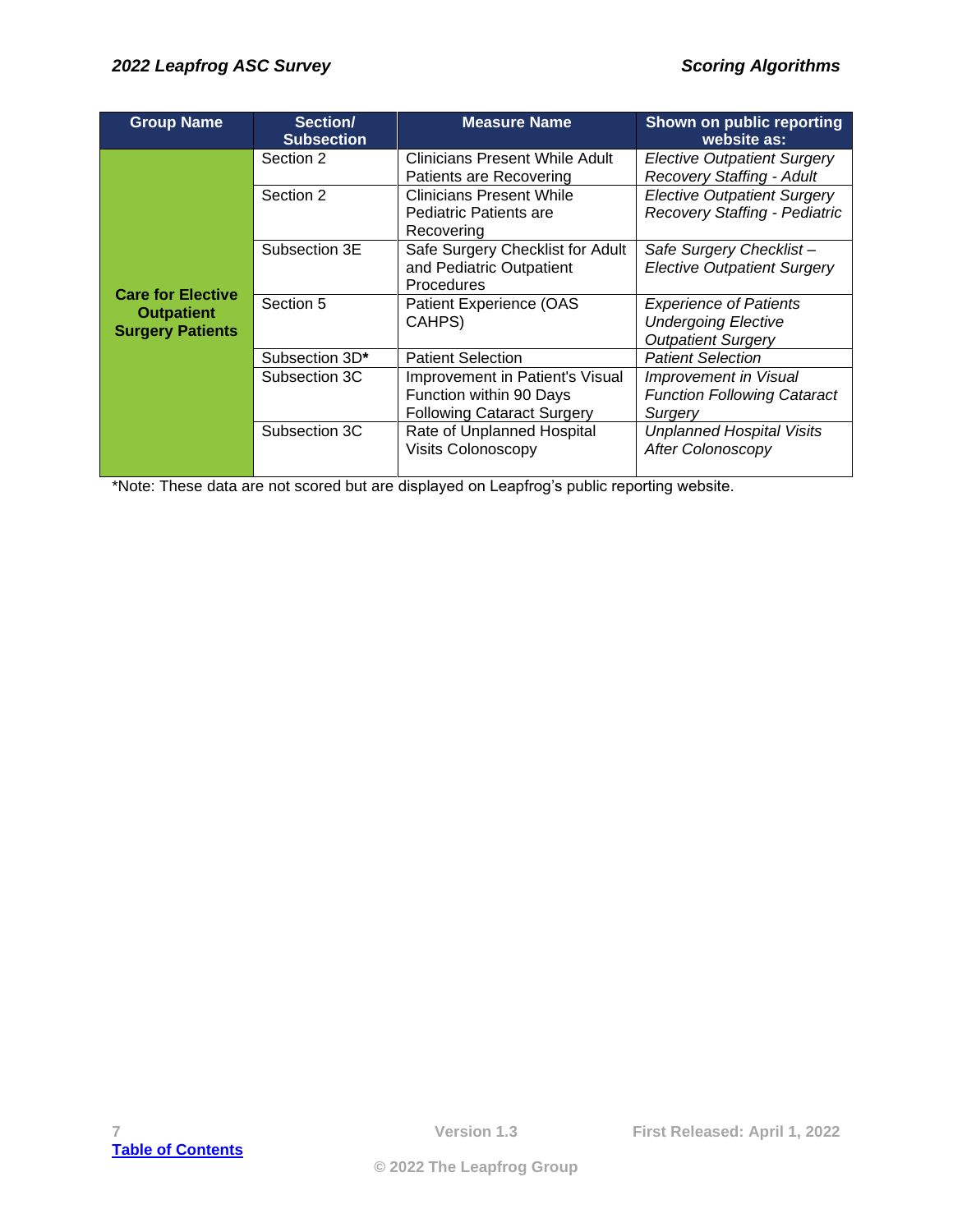#### **Summary of Changes to the 2022 Leapfrog ASC Survey**

<span id="page-7-0"></span>For details on all changes to the 2022 Leapfrog ASC Survey, visit the **Survey Materials webpage.** 

Changes to scoring and public reporting for the 2022 Leapfrog ASC Survey are highlighted below:

- **[Section 1B Billing Ethics](#page-9-2)**
	- $\circ$  Leapfrog will remove the Network Matching and Out-of-Network Services domains from Section 1B, Billing Ethics. However, the questions in the Price Transparency and Billing Ethics domains will be retained, required, and scored and publicly reported in 2022.
- **[Section 3A Volume of Procedures](#page-13-1)**
	- o Leapfrog has removed the following procedures from Section 3A:
		- Dermatology all procedures, adult and pediatric
		- Gastroenterology small intestine and stomal endoscopy procedures, adult and pediatric
		- Orthopedics spine and hip procedures, pediatric only
		- Urology  $-$  all procedures, pediatric only

The remainder of the procedures will continue to be publicly reported in 2022.

- **[Section 3B Facility and Surgeon Volume](#page-13-2)**
	- $\circ$  Leapfrog will score and publicly report facility's responses to Section 3B, Facility and Surgeon Volume, for facilities that perform total hip or total knee replacement surgery. Questions regarding surgical appropriateness will not be scored but will be publicly reported.
- **[Section 3C Patient Follow-up](#page-14-2)** 
	- $\circ$  Leapfrog is removing the fact-finding questions regarding patient follow-up and replacing them with two outcome measures calculated and published by the Centers for Medicare and Medicaid Services (CMS): ASC-11, Percentage of Patients Who Had Cataract Surgery and Had Improvement in Visual Function within 90 Days Following the Surgery, and ASC-12, Rate of Unplanned Hospital Visits After an Outpatient Colonoscopy. The data will only be scored and publicly reported for facilities that have provided an accurate CMS Certification Number (CCN) and National Provider Identifier (NPI) in the Profile Section, reported volume for the applicable procedures in Section 3A, and have submitted a Leapfrog ASC Survey.
- **Section 3E Safe Surgery Checklist [for Adult and Pediatric Outpatient Procedures](#page-16-1)**
	- $\circ$  Leapfrog is asking facilities to report on the use of a safe surgery checklist for the adult and pediatric outpatient procedures included in Leapfrog's Volume of Procedures subsection (Section 3A) and to perform an audit on a sample of cases to measure implementation of the checklist. This measure will be scored and publicly reported alongside the Care for Elective Outpatient Surgery Patients results on Leapfrog's public reporting website.
- **[Section 4C Hand Hygiene](#page-19-0)**
	- $\circ$  Leapfrog is offering an alternative path to achieve the Hand Hygiene standard that requires facilities to monitor 100 hand hygiene opportunities (rather than 200) per month and meet all other elements for the remaining domains: Monitoring and Feedback, Training and Education, Infrastructure, and Culture. The historic path to achieve the Hand Hygiene standard remains in place.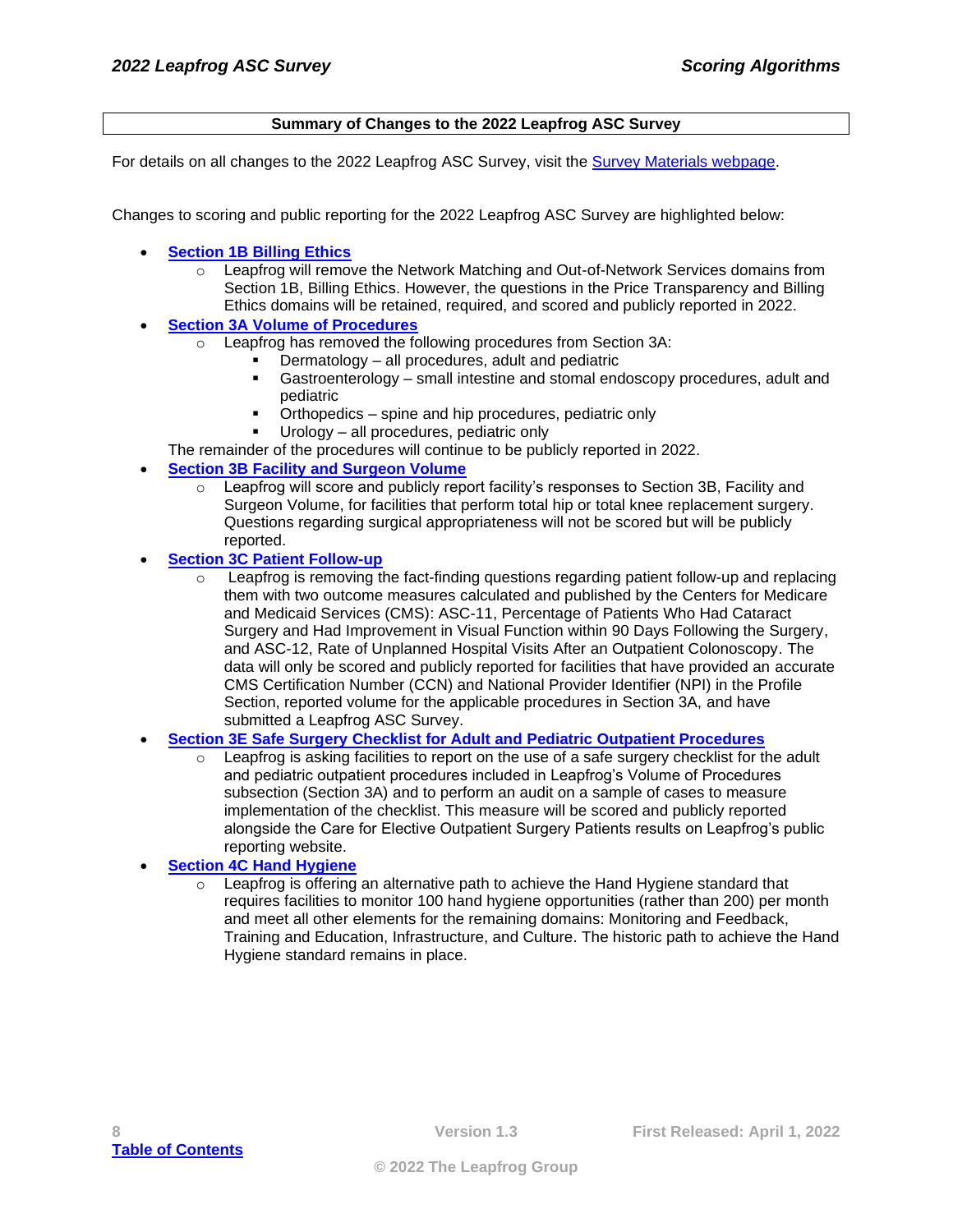#### **Change Summary Since Release**

<span id="page-8-0"></span>This section will be updated if changes are made to scoring after April 1, 2022.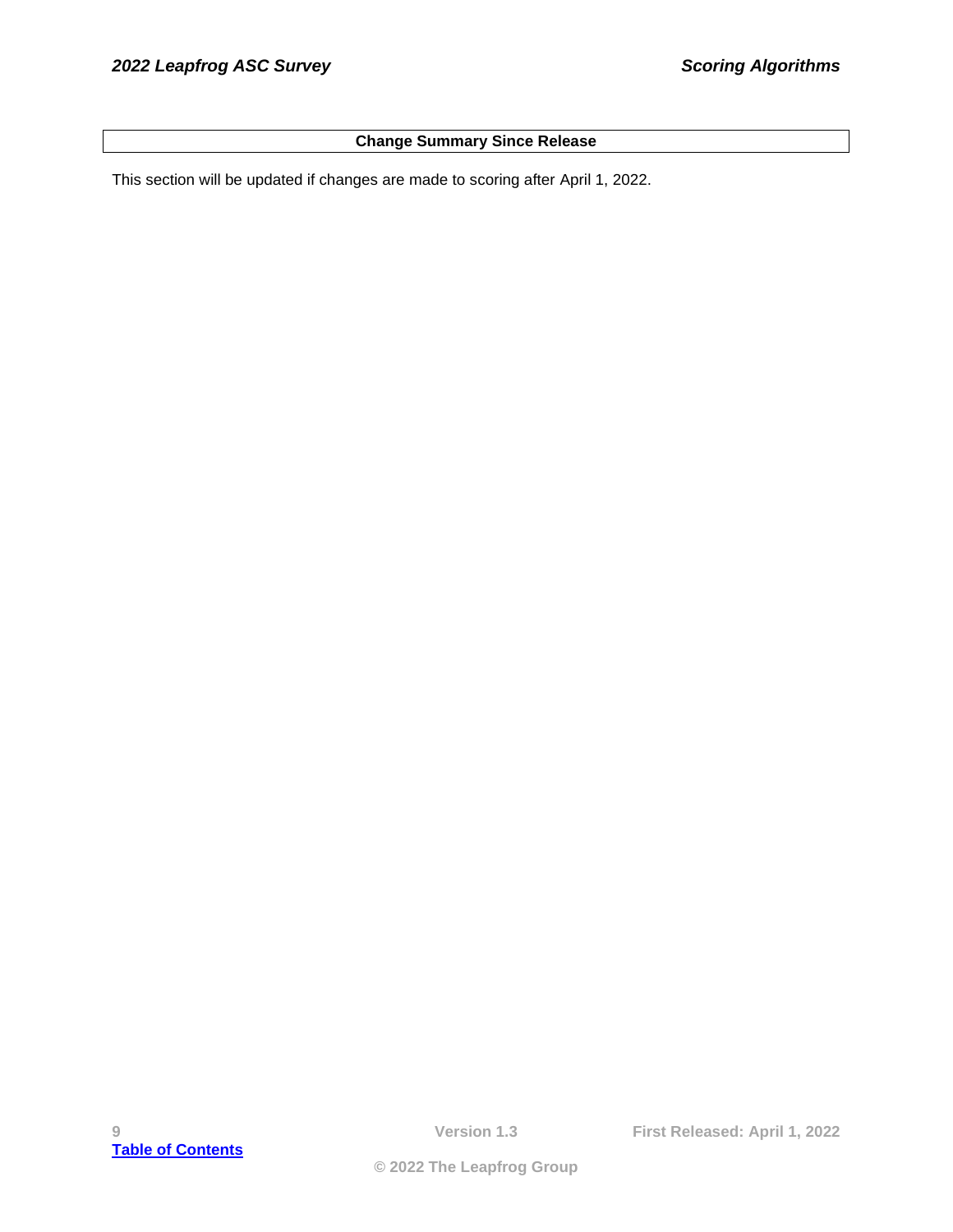#### **Section 1: Basic Facility Information Scoring Algorithms**

## <span id="page-9-1"></span><span id="page-9-0"></span>**Basic Facility Information**

This section will not be scored in 2022. However, some responses will be shown on Leapfrog's public reporting [website.](https://ratings.leapfroggroup.org/) For example, Leapfrog will display the number of operating and/or procedure rooms.

## <span id="page-9-2"></span>**Person-Centered Care: Billing Ethics and Health Equity**

### <span id="page-9-3"></span>*Billing Ethics*

Facilities will be scored on whether they provide either payer-specific negotiated charges and/or cash prices on their website for each of the procedures they perform, billing statements and/or master itemized bills within 30 days after all insurance payments have been adjudicated that include sufficient information, and instructions for how to contact a billing representative who has the authority do the following within five business days: investigate errors on a bill; review, negotiate, and offer a price adjustment or debt forgiveness; and establish a payment plan. Facilities will also be scored on whether they take legal action against patients for late or insufficient payment in cases where the facility did not have a written agreement in place specifying a set price for a medical service.

| <b>Billing Ethics Score</b><br>(Performance<br>Category) | <b>Meaning that</b>                                                                                                                                                                                                                                                                                                                                                                                                                                                                                                                                                                                                                                                                                                                 |
|----------------------------------------------------------|-------------------------------------------------------------------------------------------------------------------------------------------------------------------------------------------------------------------------------------------------------------------------------------------------------------------------------------------------------------------------------------------------------------------------------------------------------------------------------------------------------------------------------------------------------------------------------------------------------------------------------------------------------------------------------------------------------------------------------------|
| <b>Achieved the</b><br><b>Standard</b>                   | The facility provides <b>either</b> payer-specific negotiated charges or cash<br>$\bullet$<br>prices on their website for commonly performed procedures and<br>The facility provides every patient with a billing statement and/or master<br>$\bullet$<br>itemized bill within 30 days of final claims adjudication that includes all<br>10 required elements listed in question #3 and<br>The facility gives patients instructions for contacting a billing<br>$\bullet$<br>representative who has the authority to do all three required elements in<br>question #4 within five business days and<br>The facility does not take legal action against patients for late or<br>$\bullet$<br>insufficient payment of a medical bill  |
| <b>Considerable</b><br><b>Achievement</b>                | The facility does not provide either payer-specific negotiated charges<br>$\bullet$<br>or cash prices on their website for commonly performed procedures but<br>The facility provides every patient with a billing statement and/or master<br>$\bullet$<br>itemized bill within 30 days of final claims adjudication that includes all<br>10 required elements listed in question #3 and<br>The facility gives patients instructions for contacting a billing<br>$\bullet$<br>representative who has the authority to do all three required elements in<br>question #4 within five business days and<br>The facility does not take legal action against patients for late or<br>$\bullet$<br>insufficient payment of a medical bill |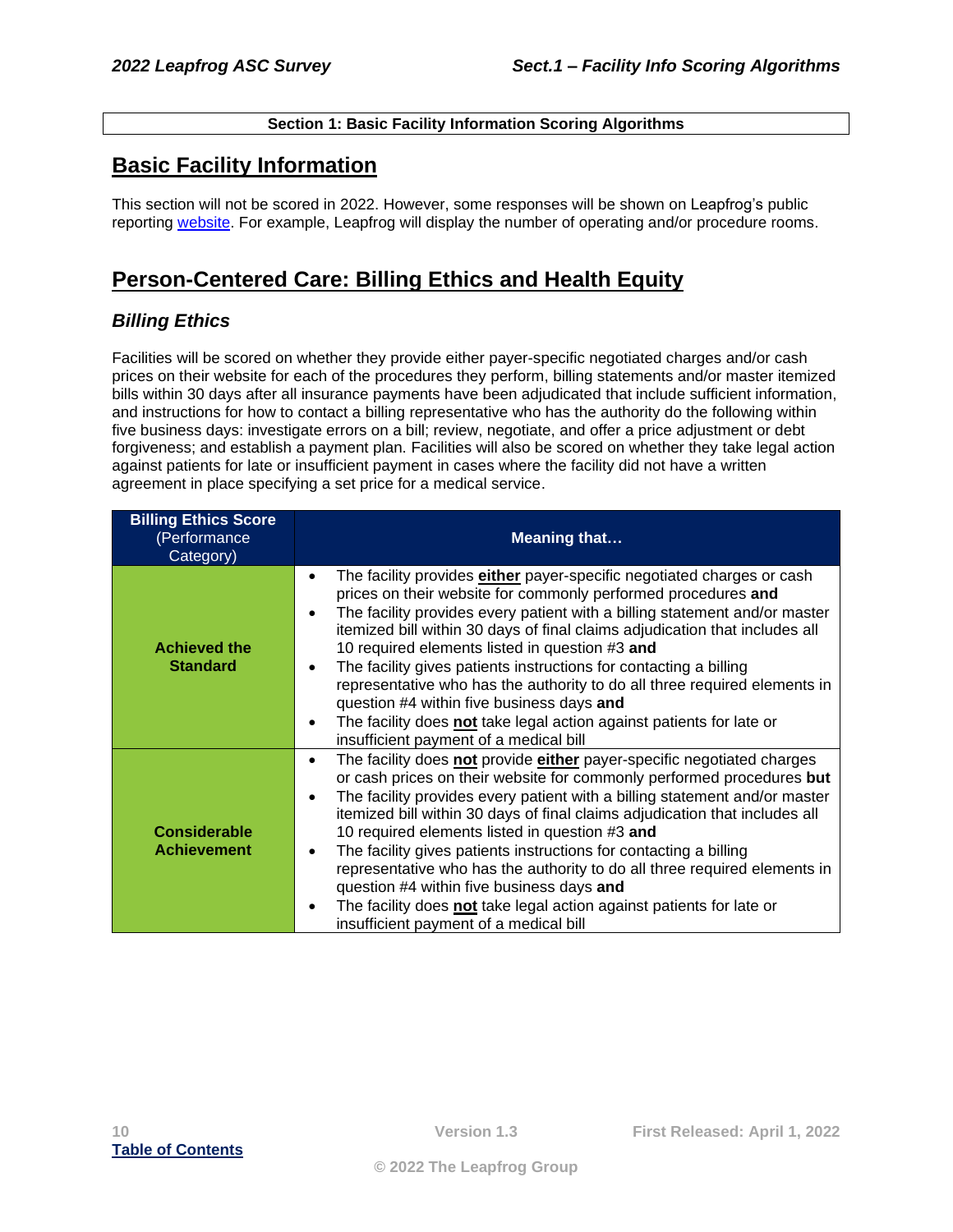| <b>Billing Ethics Score</b><br>(Performance<br>Category)   | <b>Meaning that</b>                                                                                                                                                                                                                                                                                                                                                                                                                                                                                                                                                                                                                                                                                                                    |
|------------------------------------------------------------|----------------------------------------------------------------------------------------------------------------------------------------------------------------------------------------------------------------------------------------------------------------------------------------------------------------------------------------------------------------------------------------------------------------------------------------------------------------------------------------------------------------------------------------------------------------------------------------------------------------------------------------------------------------------------------------------------------------------------------------|
| <b>Considerable</b><br><b>Achievement</b><br>(Alternative) | The facility provides either payer-specific negotiated charges or cash<br>$\bullet$<br>prices on their website for commonly performed procedures and<br>The facility provides patients that request it with a billing statement<br>$\bullet$<br>and/or master itemized bill within 30 days of final claims adjudication<br>that includes all 10 required elements listed in question #3 and<br>The facility gives patients instructions for contacting a billing<br>$\bullet$<br>representative who has the authority to do all three required elements in<br>question #4 within five business days and<br>The facility does not take legal action against patients for late or<br>$\bullet$<br>insufficient payment of a medical bill |
| <b>Some Achievement</b>                                    | The facility does not provide either payer-specific negotiated charges<br>$\bullet$<br>or cash prices on their website for commonly performed procedures but<br>The facility provides patients that request it with a billing statement<br>$\bullet$<br>and/or master itemized bill within 30 days of final claims adjudication<br>that includes all 10 required elements listed in question #3 and<br>The facility gives patients instructions for contacting a billing<br>$\bullet$<br>representative who has the authority to do all three required elements in<br>question #4 within five business days and<br>The facility does not take legal action against patients for late or<br>insufficient payment of a medical bill      |
| <b>Limited Achievement</b>                                 | The facility responded to all the questions in this section, but it does not yet<br>meet the criteria for Some Achievement.                                                                                                                                                                                                                                                                                                                                                                                                                                                                                                                                                                                                            |
| <b>Declined to Respond</b>                                 | The facility did not submit a Survey.                                                                                                                                                                                                                                                                                                                                                                                                                                                                                                                                                                                                                                                                                                  |
| <b>Pending Leapfrog</b><br><b>Verification</b>             | The facility's responses are undergoing Leapfrog's standard verification<br>process.                                                                                                                                                                                                                                                                                                                                                                                                                                                                                                                                                                                                                                                   |

## <span id="page-10-0"></span>*Health Equity*

This section is required for all ASCs, but in 2022, responses will not be scored or publicly reported.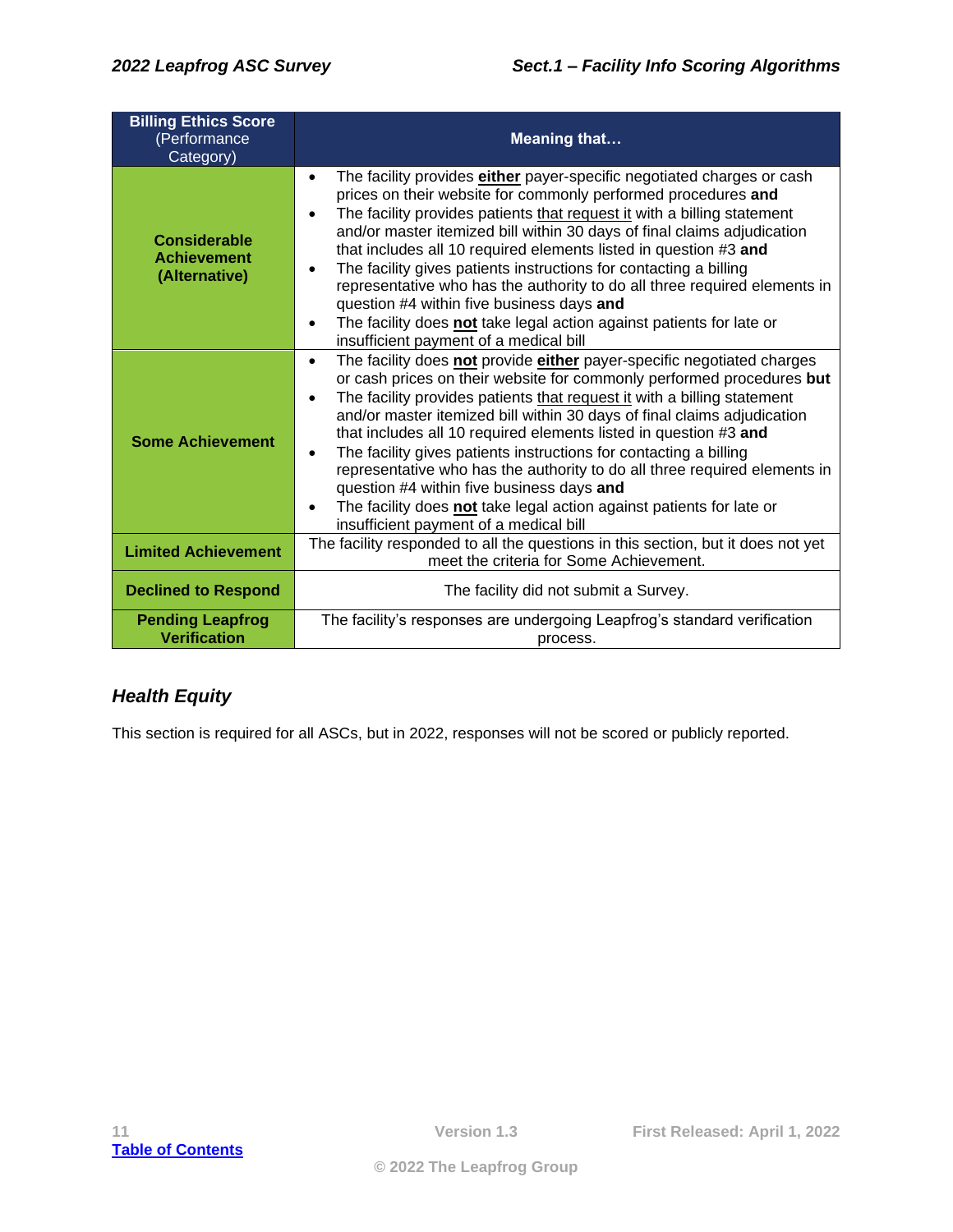#### **Section 2: Medical, Surgical, and Clinical Staff Scoring Algorithms**

## <span id="page-11-1"></span><span id="page-11-0"></span>**Certified Clinicians Present While Patients Are Recovering**

Facilities will be scored on whether an Advanced Cardiac Life Support (ACLS) trained clinician, plus a second clinician, are always present and immediately available while adult patients are present in the building and whether a Pediatric Advanced Life Support (PALS) trained clinician, plus a second clinician, are always present and immediately available while pediatric patients are present in the building. Additionally, to achieve the standard, a physician or CRNA must be present at all times and immediately available in the building until **all** adult and/or pediatric patients are physically discharged from the facility.

Note: Facilities that have a physician or CRNA serving as their ACLS or PALS trained clinician are not required to have a third clinician present while patients are present in the facility.

| <b>Certified Clinicians</b><br><b>Present While</b><br><b>Patients Are</b><br><b>Recovering Score</b><br>(Performance<br>Category) | Meaning that while adult patients are<br>recovering, the ASC ensures that                                                                                                                                                                                                                                                                                                                                                            | <b>Meaning that while pediatric patients</b><br>are recovering, the ASC ensures<br>that                                                                                                                                                                                                                                                                                                                                                                                 |
|------------------------------------------------------------------------------------------------------------------------------------|--------------------------------------------------------------------------------------------------------------------------------------------------------------------------------------------------------------------------------------------------------------------------------------------------------------------------------------------------------------------------------------------------------------------------------------|-------------------------------------------------------------------------------------------------------------------------------------------------------------------------------------------------------------------------------------------------------------------------------------------------------------------------------------------------------------------------------------------------------------------------------------------------------------------------|
| <b>Achieved the</b><br><b>Standard</b>                                                                                             | An ACLS trained clinician, as well<br>$\bullet$<br>as a second clinician (regardless of<br>ACLS training), are present at all<br>times and immediately available in<br>the building while an adult patient is<br>present in the facility; AND<br>A physician or CRNA is present at<br>$\bullet$<br>all times and immediately available<br>in the building until all adult<br>patients are physically discharged<br>from the facility | A PALS trained clinician, as well as<br>$\bullet$<br>a second clinician (regardless of<br>PALS training), are present at all<br>times and immediately available in<br>the building while a pediatric<br>patient (infant through 12 years) is<br>present in the facility; AND<br>A physician or CRNA is present at<br>$\bullet$<br>all times and immediately available<br>in the building until all pediatric<br>patients are physically discharged<br>from the facility |
| <b>Some Achievement</b>                                                                                                            | An ACLS trained clinician, as well<br>$\bullet$<br>as a second clinician (regardless of<br>ACLS training), are present at all<br>times and immediately available in<br>the building while an adult patient is<br>present in the facility; OR<br>A physician or CRNA is present at<br>$\bullet$<br>all times and immediately available<br>in the building until all adult<br>patients are physically discharged<br>from the facility  | A PALS trained clinician, as well as<br>$\bullet$<br>a second clinician (regardless of<br>PALS training), are present at all<br>times and immediately available in<br>the building while a pediatric<br>patient (infant through 12 years) is<br>present in the facility; OR<br>A physician or CRNA is present at<br>$\bullet$<br>all times and immediately available<br>in the building until all pediatric<br>patients are physically discharged<br>from the facility  |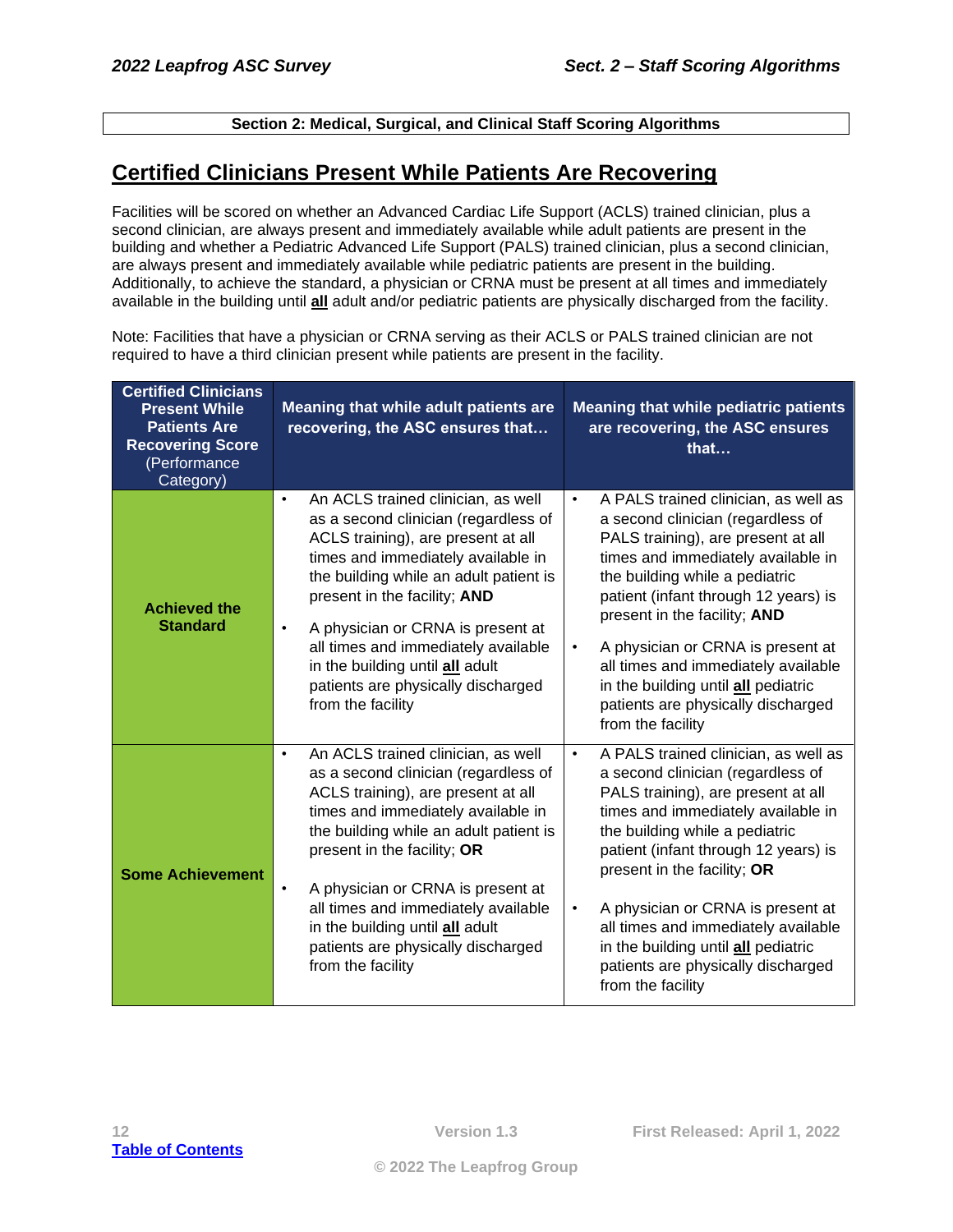| <b>Certified Clinicians</b><br><b>Present While</b><br><b>Patients Are</b><br><b>Recovering Score</b><br>(Performance<br>Category) | Meaning that while adult patients are<br>recovering, the ASC ensures that                                                                                                                                                                                                                                                                                                                                                                                               | <b>Meaning that while pediatric patients</b><br>are recovering, the ASC ensures<br>that                                                                                                                                                                                                                                                                                                                                                                                                          |
|------------------------------------------------------------------------------------------------------------------------------------|-------------------------------------------------------------------------------------------------------------------------------------------------------------------------------------------------------------------------------------------------------------------------------------------------------------------------------------------------------------------------------------------------------------------------------------------------------------------------|--------------------------------------------------------------------------------------------------------------------------------------------------------------------------------------------------------------------------------------------------------------------------------------------------------------------------------------------------------------------------------------------------------------------------------------------------------------------------------------------------|
| Limited<br><b>Achievement</b>                                                                                                      | An ACLS trained clinician, as well<br>$\bullet$<br>as a second clinician (regardless of<br>ACLS training), are <b>NOT</b> present at<br>all times and immediately available<br>in the building while an adult<br>patient is present in the facility;<br><b>AND</b><br>A physician or CRNA is <b>NOT</b><br>$\bullet$<br>present at all times and<br>immediately available in the<br>building until all adult patients are<br>physically discharged from the<br>facility | A PALS trained clinician, as well as<br>$\bullet$<br>a second clinician (regardless of<br>PALS training), are <b>NOT</b> present at<br>all times and immediately available<br>in the building while a pediatric<br>patient (infant through 12 years) is<br>present in the facility; AND<br>A physician or CRNA is <b>NOT</b><br>$\bullet$<br>present at all times and<br>immediately available in the<br>building until all pediatric patients<br>are physically discharged from the<br>facility |
| <b>Does Not Apply</b>                                                                                                              | The facility does not perform<br>procedures on adult patients.                                                                                                                                                                                                                                                                                                                                                                                                          | The facility does not perform<br>procedures on pediatric patients.                                                                                                                                                                                                                                                                                                                                                                                                                               |
| Declined to<br><b>Respond</b>                                                                                                      | The facility did not submit a Survey.                                                                                                                                                                                                                                                                                                                                                                                                                                   |                                                                                                                                                                                                                                                                                                                                                                                                                                                                                                  |
| <b>Pending Leapfrog</b><br><b>Verification</b>                                                                                     |                                                                                                                                                                                                                                                                                                                                                                                                                                                                         | The facility's responses are undergoing Leapfrog's standard verification process.                                                                                                                                                                                                                                                                                                                                                                                                                |

## <span id="page-12-0"></span>**Board Certified/Board Eligible Physicians and Certified Registered Nurse Anesthetists**

Information regarding board certification for clinicians will not be scored in 2022. However, responses will be publicly reported on Leapfrog's public reporting [website](https://ratings.leapfroggroup.org/) (i.e., Leapfrog will display whether or not 100% of physicians and anesthesiologists/certified registered nurse anesthetists (CRNAs) authorized to performed procedures at the facility are board certified or board eligible).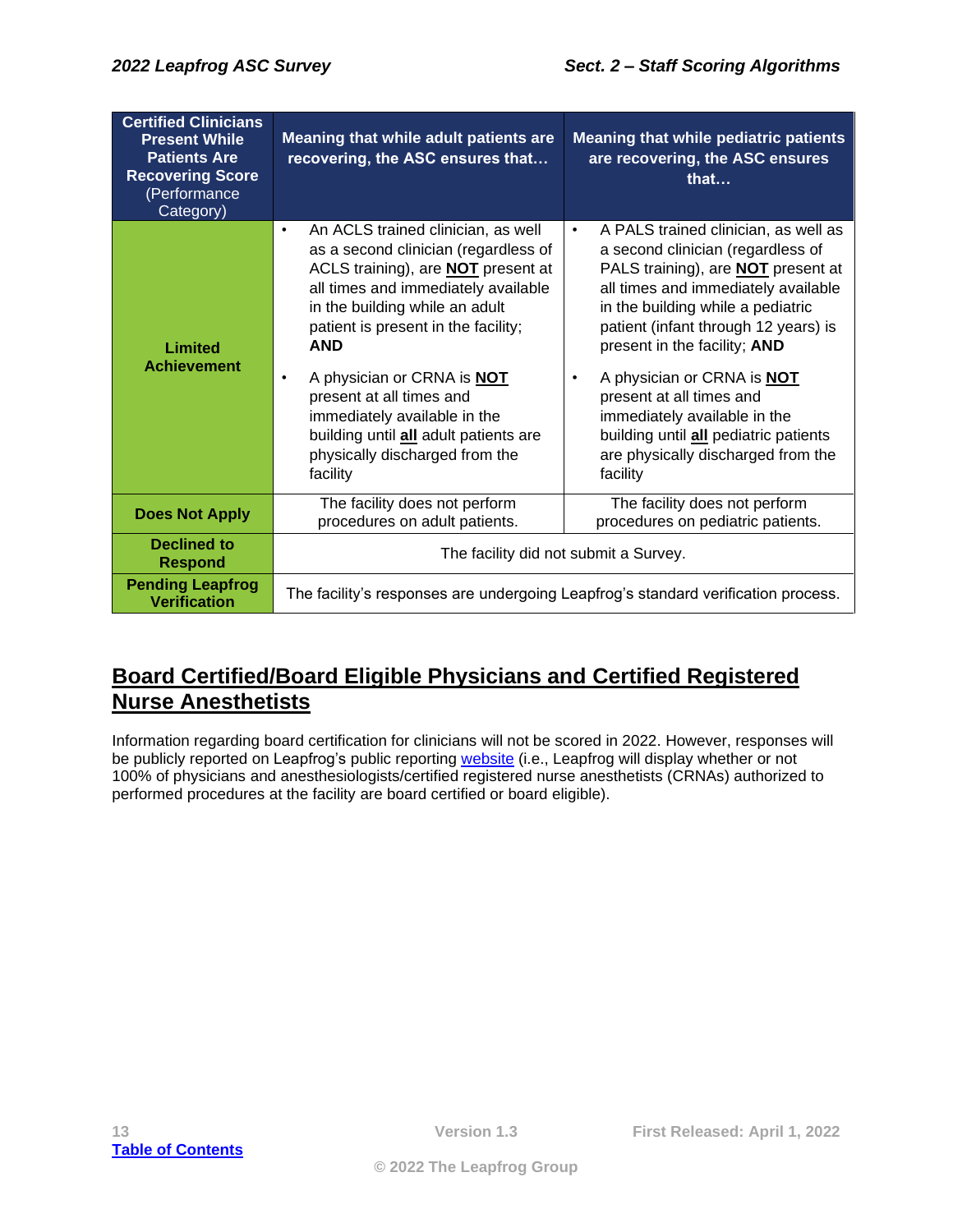#### **Section 3: Volume and Safety of Procedures Scoring Algorithms**

## <span id="page-13-1"></span><span id="page-13-0"></span>**Volume of Procedures**

In 2022, responses to the annual volume of each procedure performed will not be scored. However, responses will be used to facilitate the search functionality on Leapfrog's public reporting [website](https://ratings.leapfroggroup.org/) (e.g., allowing users to search for facilities that perform the procedure they need) and the information will be publicly reported to inform purchasers and consumers about the facility's experience with the procedure.

## <span id="page-13-2"></span>**Facility and Surgeon Volume**

Information on facility and surgeon volume for total hip replacement surgery and total knee replacement surgery will be scored and publicly reported in 2022. Facilities will be scored on whether they met the minimum facility volume standard and whether the facility's process for privileging its surgeons includes meeting or exceeding the minimum annual surgeon volume standards in the table below.

| <b>Procedure</b>               | <b>Facility Volume</b> | <b>Surgeon Volume</b> |
|--------------------------------|------------------------|-----------------------|
| Total hip replacement surgery  | 50                     | 25                    |
| Total knee replacement surgery | 50                     | 25                    |

Leapfrog then assigns a performance category based on whether the minimum facility volume standard was met and whether the facility's process for privileging surgeons includes the surgeons meeting or exceeding the minimum surgeon volume standard. Performance categories are assigned for each procedure as follows:

| <b>Facility and Surgeon Volume</b><br><b>Standard Score</b><br>(Performance Category) | For each of the procedures performed by the facility                                                                                                                                                                                                             |
|---------------------------------------------------------------------------------------|------------------------------------------------------------------------------------------------------------------------------------------------------------------------------------------------------------------------------------------------------------------|
| <b>Achieved the Standard</b>                                                          | The facility met the minimum facility volume standard for<br>$\bullet$<br>the procedure; and<br>The facility's process for privileging surgeons does<br>$\bullet$<br>include meeting or exceeding the minimum annual<br>surgeon volume standard.                 |
| <b>Considerable Achievement</b>                                                       | The facility met the minimum facility volume standard for<br>$\bullet$<br>the procedure; but<br>The facility's process for privileging surgeons does not<br>$\bullet$<br>include meeting or exceeding the minimum annual<br>surgeon volume standard.             |
| <b>Some Achievement</b>                                                               | The facility <b>did not</b> meet the minimum facility volume<br>$\bullet$<br>standard for the procedure, but<br>The facility's process for privileging surgeons does<br>$\bullet$<br>include meeting or exceeding the minimum annual<br>surgeon volume standard. |
| <b>Limited Achievement</b>                                                            | The facility <b>did not</b> meet the minimum facility volume<br>$\bullet$<br>standard for the procedure; and<br>The facility <b>does not</b> include the minimum annual surgeon<br>$\bullet$<br>volume standard in its privileging process.                      |
| <b>Does Not Apply</b>                                                                 | The facility does not perform the procedure.                                                                                                                                                                                                                     |
| <b>Declined to Respond</b>                                                            | The facility did not submit a Survey.                                                                                                                                                                                                                            |
| <b>Pending Leapfrog Verification</b>                                                  | The facility's responses are undergoing Leapfrog's standard<br>verification process.                                                                                                                                                                             |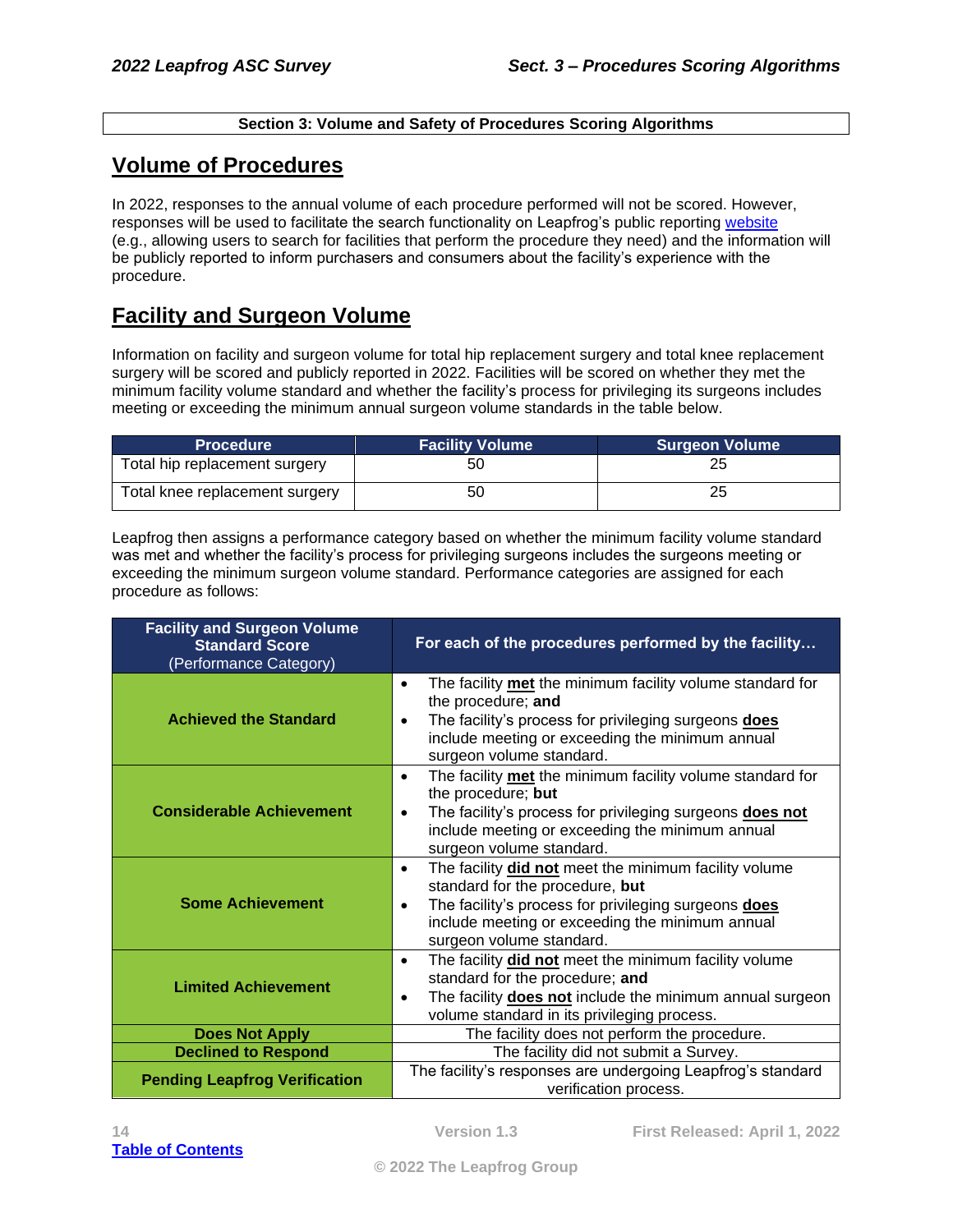#### <span id="page-14-0"></span>*Appropriateness Criteria*

Responses to this subsection will not be scored. However, the responses are used in public reporting. For each procedure performed by the facility, Leapfrog displays the facility's overall score, which is based on the facility's ability to meet the facility volume standard and inclusion of the minimum annual surgeon volume standard in its privileging process.

When visitors to Leapfrog's public reporting website click "Show More on This ASC's Performance" below the score icon (i.e., four filled bars, three filled bars, etc.) indicating the performance category for the procedure, they will see a statement indicating whether the facility "does" or "does not" have protocols in place to ensure surgeries are only performed on patients that meet defined criteria for the following two procedures: total hip replacement surgery and total knee replacement surgery.

| <b>Surgical Appropriateness</b> | For each of the procedures performed by the ASC                                                                                                                                                                                                                                                                                                                                                                                                                                                                                                                                                                                                                                                                                                                                                                                                                                                                                                                            |
|---------------------------------|----------------------------------------------------------------------------------------------------------------------------------------------------------------------------------------------------------------------------------------------------------------------------------------------------------------------------------------------------------------------------------------------------------------------------------------------------------------------------------------------------------------------------------------------------------------------------------------------------------------------------------------------------------------------------------------------------------------------------------------------------------------------------------------------------------------------------------------------------------------------------------------------------------------------------------------------------------------------------|
| <b>Does</b>                     | The ASC indicates having all five of the following regarding surgical<br>appropriateness (questions #5-9):<br>Has appropriateness criteria for the procedure<br>Has processes or structures in place to promote ongoing<br>$\bullet$<br>adherence to the appropriateness criteria<br>Conducts regular retrospective reviews of surgical cases to<br>$\bullet$<br>evaluate the extent to which the appropriateness criteria are<br>met or not met by each surgeon<br>Has a process in place for communicating with surgeons,<br>$\bullet$<br>surgical leadership, and administrative leadership when a<br>surgeon's trend or pattern suggests challenges to adhering to<br>the facility's appropriateness criteria and works to understand<br>potential barriers to meeting the criteria<br>Reports annually to its governance and leadership the findings<br>$\bullet$<br>from the retrospective reviews and plans to improve adherence<br>to the appropriateness criteria |
| <b>Does Not</b>                 | ASC indicates that they do not have all the above.                                                                                                                                                                                                                                                                                                                                                                                                                                                                                                                                                                                                                                                                                                                                                                                                                                                                                                                         |

## <span id="page-14-1"></span>**Patient Selection**

This section will not be scored in 2022. However, responses will be shown on Leapfrog's public reporting [website.](https://ratings.leapfroggroup.org/) Leapfrog will display the components of a facility's patient screening tool.

## <span id="page-14-2"></span>**Patient Follow-up**

Facilities will be scored based on their performance on two outcome measures collected and published by the Centers for Medicare and Medicaid Services for both hospital outpatient departments and ambulatory surgery centers: ASC-11 (OP-31) Percentage of Patients Who Had Cataract Surgery and Had Improvement in Visual Function within 90 Days Following the Surgery, and ASC-12 (OP-32) Rate of Unplanned Hospital Visits After an Outpatient Colonoscopy.

Leapfrog will obtain data for both hospitals and ambulatory surgery centers by downloading the data on the data download dates indicated on page 81 in the hard copy of the Survey and matching it with the CMS Certification Number (CCN) and National Provider Identifier (NPI) provided in the ASC Profile Section of the Leapfrog ASC Survey. The CMS data will only be scored and publicly reported for facilities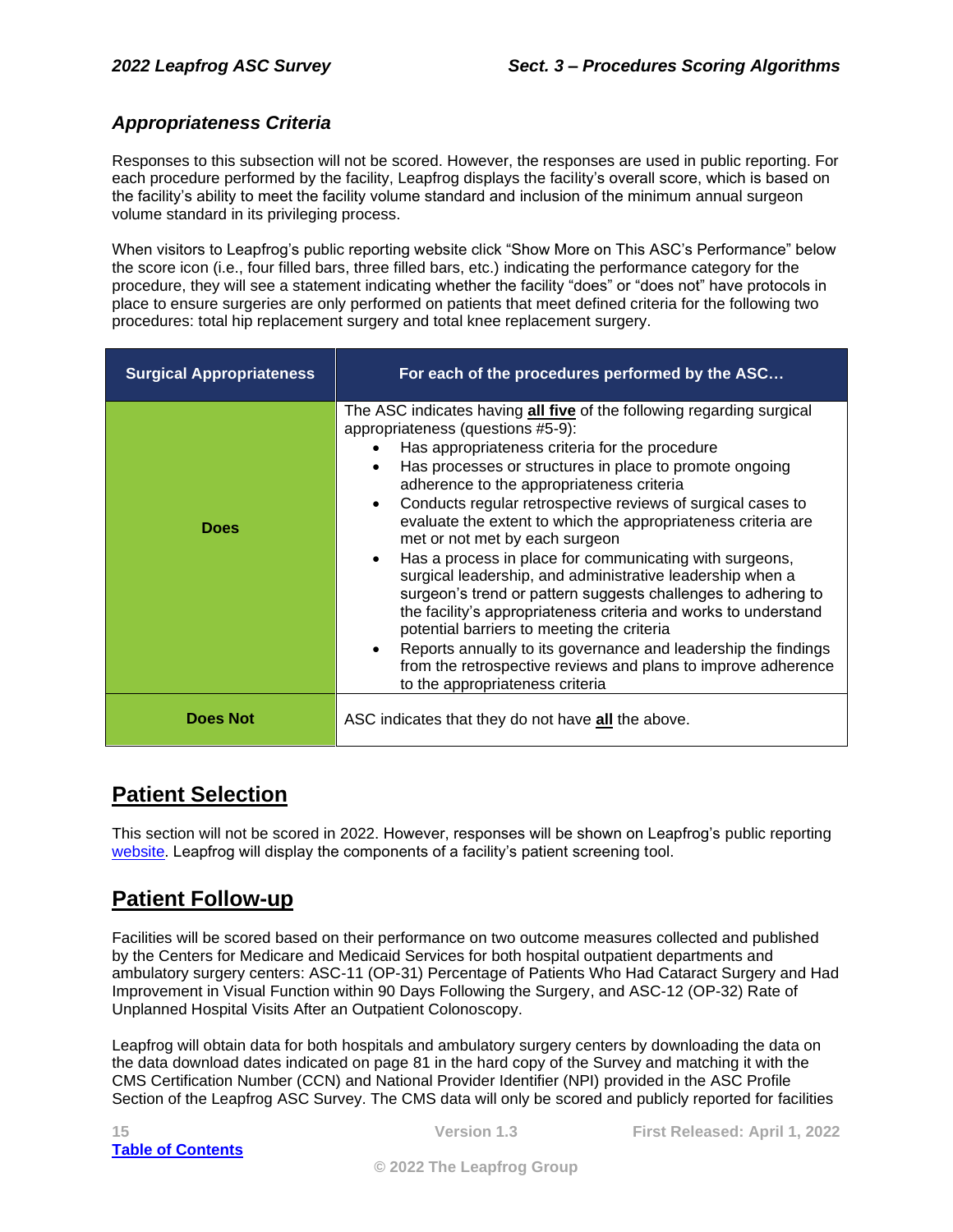that have provided an accurate CCN and NPI in the Profile Section, reported volume for the procedures, and submitted the Leapfrog ASC Survey. Facilities that submit a Survey by the June 30 Submission Deadline will be able to review these data on the Details Pages beginning on July 12, 2022.

**Scoring Algorithm for ASC-11:** Improvement in Patient's Visual Function within 90 Days Following Cataract Surgery

| <b>Patient Follow-up</b><br><b>Score (Performance)</b><br>Category) | <b>Meaning that the ASC</b>                                                                                                                                                                        |  |
|---------------------------------------------------------------------|----------------------------------------------------------------------------------------------------------------------------------------------------------------------------------------------------|--|
| <b>Achieved the</b><br><b>Standard</b>                              | Provided an accurate CCN and NPI in the Profile Section<br>Reported volume for anterior segment eye procedures in Section 3A<br>Had a measure score published by CMS for the measure*<br>$\bullet$ |  |
| <b>Does Not Apply</b>                                               | The ASC does not perform anterior segment eye procedures.                                                                                                                                          |  |
| <b>Unable to Calculate</b><br><b>Score</b>                          | The ASC is not participating with CMS, is scored as "not available" by CMS,<br>or did not provide an accurate CCN and NPI in the Profile Section.                                                  |  |
| <b>Declined to Respond</b>                                          | The ASC did not submit a Survey.                                                                                                                                                                   |  |
| <b>Pending Leapfrog</b><br><b>Verification</b>                      | The facility's responses are undergoing Leapfrog's standard verification<br>process.                                                                                                               |  |

\*In 2022, to encourage greater administration of the visual function survey among ASCs, facilities will be able to earn full credit for having a measure score published by CMS regardless of performance on the measure.

**Scoring Algorithm for ASC-12:** Rate of Unplanned Hospital Visits after an Outpatient Colonoscopy (per 1,000 colonoscopies)

| <b>Patient Follow-up</b><br><b>Score (Performance)</b><br>Category) | <b>Meaning that the ASC</b>                                                                                                                                                                  |  |
|---------------------------------------------------------------------|----------------------------------------------------------------------------------------------------------------------------------------------------------------------------------------------|--|
| <b>Achieved the</b><br><b>Standard</b>                              | Provided an accurate CCN and NPI in the Profile Section,<br>$\bullet$<br>Reported volume for lower GI endoscopy in Section 3A, and<br>Is in the top quartile of performance*<br>$\bullet$    |  |
| <b>Considerable</b><br><b>Achievement</b>                           | Provided an accurate CCN and NPI in the Profile Section,<br>$\bullet$<br>Reported volume for lower GI endoscopy in Section 3A, and<br>Is in the second quartile of performance*<br>$\bullet$ |  |
| <b>Some Achievement</b>                                             | Provided an accurate CCN and NPI in the Profile Section,<br>$\bullet$<br>Reported volume for lower GI endoscopy in Section 3A, and<br>Is in the third quartile of performance*<br>$\bullet$  |  |
| <b>Limited Achievement</b>                                          | Provided an accurate CCN in the Profile Section,<br>$\bullet$<br>Reported volume for lower GI endoscopy in Section 3A, and<br>Is in the bottom quartile of performance*<br>$\bullet$         |  |
| <b>Does Not Apply</b>                                               | The ASC does not perform lower GI endoscopy.                                                                                                                                                 |  |
| <b>Unable to Calculate</b><br><b>Score</b>                          | The ASC is not participating with CMS, is scored as "not available" by CMS,<br>or did not provide an accurate CCN and NPI in the Profile Section.                                            |  |
| <b>Declined to Respond</b>                                          | The ASC did not submit a Survey.                                                                                                                                                             |  |
| <b>Pending Leapfrog</b><br><b>Verification</b>                      | The facility's responses are undergoing Leapfrog's standard verification<br>process.                                                                                                         |  |

\*The quartiles will be based on the distribution of ASC and hospital performance from 2022 Leapfrog ASC Surveys and 2022 Leapfrog Hospital Surveys submitted as of June 30, 2022. These cut-points will remain in place for the entire 2022 Survey reporting cycle, unless it is determined that there are compelling reasons to make revisions.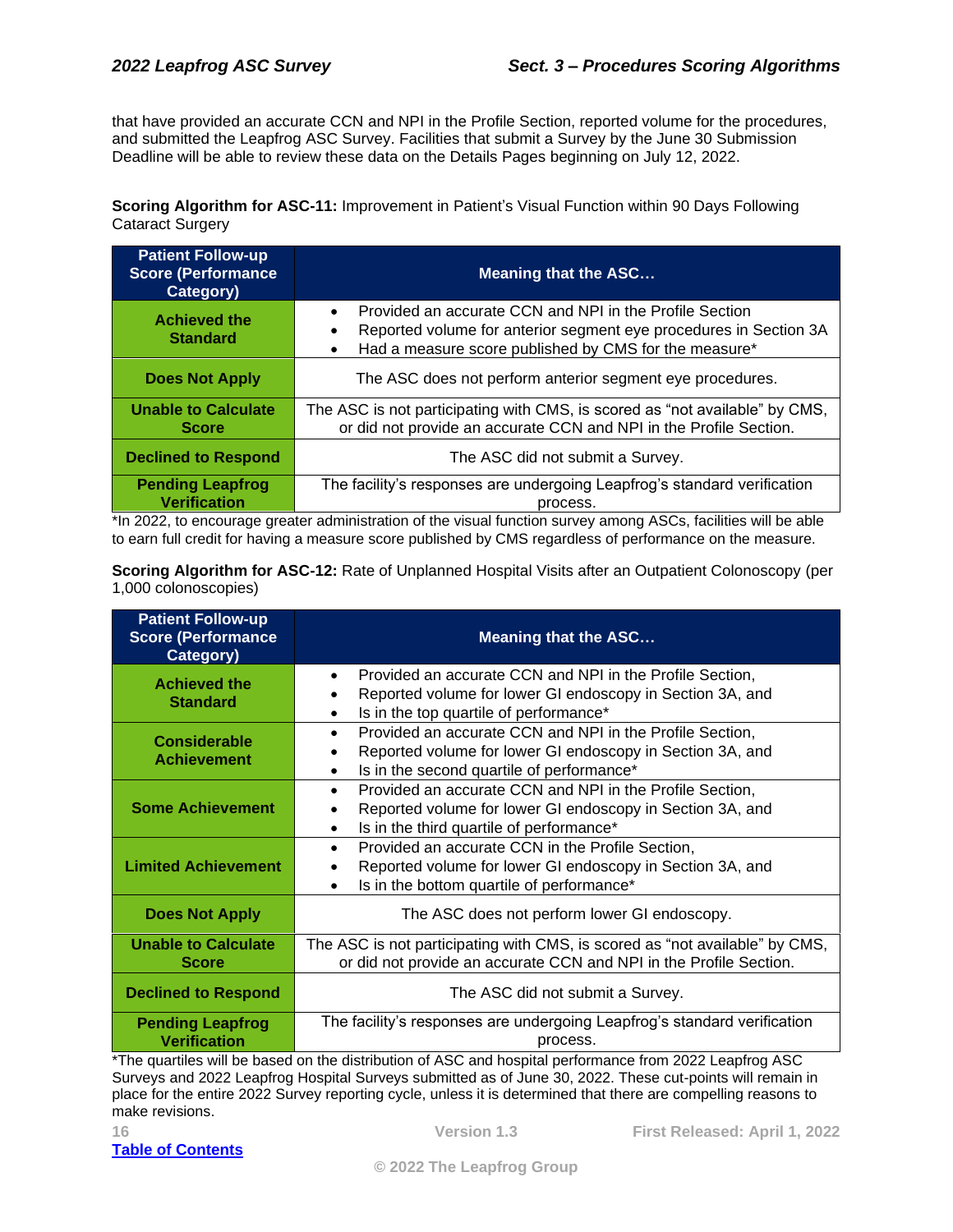## <span id="page-16-0"></span>**Informed Consent**

This section is optional and will not be scored or publicly reported in 2022.

## <span id="page-16-1"></span>**Safe Surgery Checklist for Adult and Pediatric Outpatient Procedures**

Facilities will be scored on the use of a safe surgery checklist and whether elements of the checklist are documented and used on every patient undergoing an applicable procedure (those listed in Section 3A and 3B, if applicable) based on an audit of a sample of patients.

| <b>Safe Surgery</b><br><b>Checklist Score</b><br>(Performance<br>Category) | <b>Meaning that</b>                                                                                                                                                                                                                                                                                                                                                                                                                                                                                                                                                                                  |
|----------------------------------------------------------------------------|------------------------------------------------------------------------------------------------------------------------------------------------------------------------------------------------------------------------------------------------------------------------------------------------------------------------------------------------------------------------------------------------------------------------------------------------------------------------------------------------------------------------------------------------------------------------------------------------------|
| <b>Achieved the</b><br><b>Standard</b>                                     | The facility uses a safe surgery checklist on all patients undergoing an<br>applicable procedure<br>The facility's checklist includes all safe surgery checklist elements, and these<br>elements were verbalized in the presence of the appropriate personnel<br>(i.e., the facility responded "yes" to questions #3, #4, and #5)<br>The facility completed an audit of at least 15 patients and documented<br>adherence to the checklist<br>The facility has documented adherence to the checklist for at least 90% of the<br>patients included in the audit                                        |
| <b>Considerable</b><br><b>Achievement</b>                                  | The facility uses a safe surgery checklist on all patients undergoing an<br>$\bullet$<br>applicable procedure<br>The facility's checklist includes all safe surgery checklist elements, and these<br>elements were verbalized in the presence of the appropriate personnel<br>(i.e., the facility responded "yes" to questions #3, #4, and #5)<br>The facility completed an audit of at least 15 patients and documented<br>$\bullet$<br>adherence to the checklist<br>The facility has documented adherence to the checklist for at least 75% of the<br>$\bullet$<br>patients included in the audit |
| <b>Some Achievement</b>                                                    | • The facility uses a safe surgery checklist on all patients undergoing an<br>applicable procedure<br>The facility's checklist includes all safe surgery checklist elements, and these<br>elements were verbalized in the presence of the appropriate personnel<br>(i.e., the facility responded "yes" to questions #3, #4, and #5)<br>• The facility completed an audit of at least 15 patients and documented<br>adherence to the checklist<br>The facility has documented adherence to the checklist for at least 50% of the<br>patients included in the audit                                    |
| <b>Limited</b><br><b>Achievement</b>                                       | The facility responded to all the questions in this section, but it does not yet meet<br>the criteria for Some Achievement.                                                                                                                                                                                                                                                                                                                                                                                                                                                                          |
| <b>Declined to</b><br><b>Respond</b>                                       | The facility did not submit a Survey.                                                                                                                                                                                                                                                                                                                                                                                                                                                                                                                                                                |
| <b>Pending Leapfrog</b><br><b>Verification</b>                             | The facility's responses are undergoing Leapfrog's standard verification process.                                                                                                                                                                                                                                                                                                                                                                                                                                                                                                                    |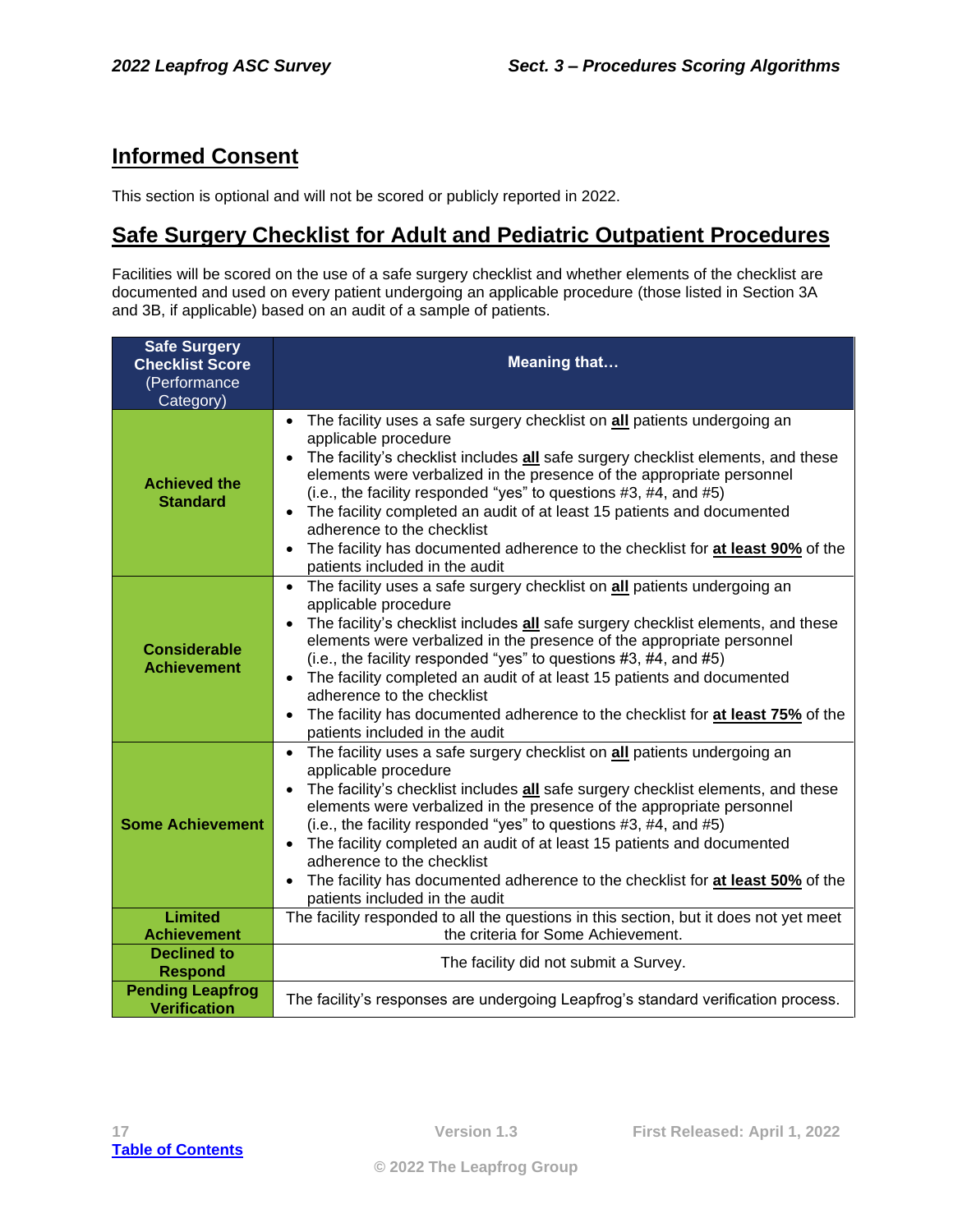#### **Section 4: Patient Safety Practices Scoring Algorithms**

## <span id="page-17-1"></span><span id="page-17-0"></span>**Medication and Allergy Documentation**

Facilities will be scored based on their rates of documentation for home medications, visit medications, and allergies/adverse reaction(s).

| <b>Medication and Allergy</b><br><b>Documentation Score</b><br>(Performance Category) | <b>Meaning that</b>                                                                                                                                                                   |
|---------------------------------------------------------------------------------------|---------------------------------------------------------------------------------------------------------------------------------------------------------------------------------------|
| <b>Achieved the Standard</b>                                                          | The facility met the 90% target for documenting all three components:<br>home medications, visit medications, and medication<br>allergies/adverse reaction(s) in the clinical record. |
| <b>Considerable Achievement</b>                                                       | The facility met the 90% target for documenting two of the three<br>components.                                                                                                       |
| <b>Some Achievement</b>                                                               | The facility met the 90% target for documenting one of the three<br>components.                                                                                                       |
| <b>Limited Achievement</b>                                                            | The facility did not meet the 90% target for documenting any of the<br>three components or the facility did not measure.                                                              |
| <b>Unable to Calculate</b>                                                            | The facility did not meet the minimum reporting requirements for<br>clinical record documentation ( $n < 30$ ).                                                                       |
| <b>Declined to Respond</b>                                                            | The facility did not submit a Survey.                                                                                                                                                 |
| <b>Pending Leapfrog Verification</b>                                                  | The facility's responses are undergoing Leapfrog's standard<br>verification process.                                                                                                  |

## <span id="page-17-2"></span>**NHSN Outpatient Procedure Component Module**

Data from the NHSN Outpatient Procedure Component Module will be downloaded by Leapfrog for all facilities who 1) [join Leapfrog's NHSN Group for ASCs,](https://www.leapfroggroup.org/asc-survey-materials/join-asc-nhsn-group) 2) enter a valid NHSN ID in the Profile Section, and 3) submit a 2022 Leapfrog ASC Survey.

Leapfrog will be downloading available data from NHSN for each facility for the following:

- 2021 Outpatient Procedure Component Annual Facility Survey (available January 1, 2022)\*
- Same Day Outcome Measures (SDOM) Module\*
- Breast Surgery (BRST) Procedure SSI Outcome Measure
- Herniorrhaphy (HER) Procedure SSI Outcome Measure
- Knee Prosthesis (KPRO) Procedure SSI Outcome Measure
- Laminectomy (LAM) Procedure SSI Outcome Measure

#### \*Applicable to all ASCs.

Facilities will be scored based on their enrollment in the NHSN OPC Module and having 1) completed the 2021 OPC Annual Facility Survey, 2) had a Monthly Reporting Plan in place for the 4 Same Day Outcome Measures, and 3) had a Monthly Reporting Plan in place for all applicable Surgical Site Infection Measures, as follows: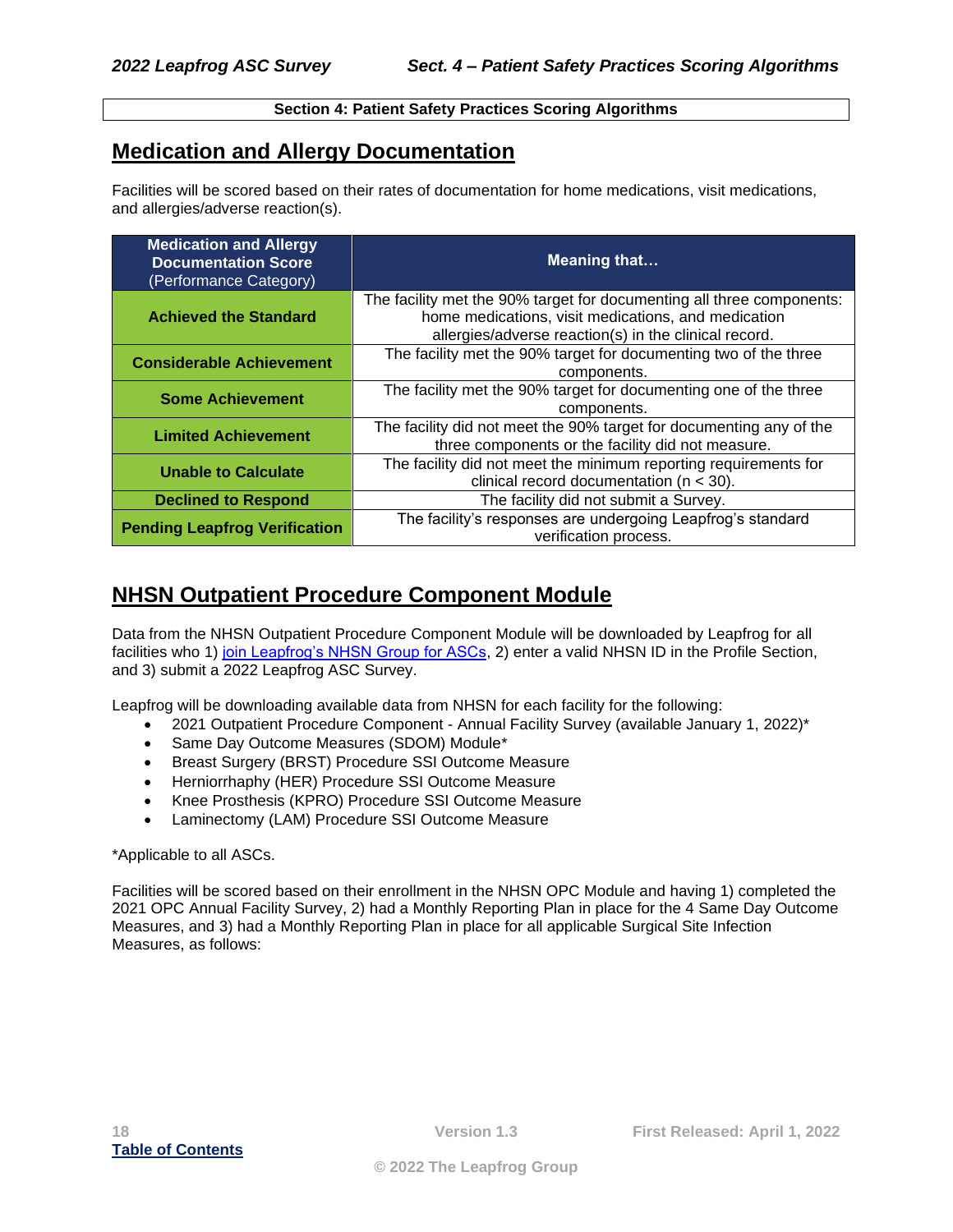**For facilities that have one or more applicable Surgical Site Infection Measure(s):** 

| <b>NHSN Outpatient</b><br><b>Procedure Component</b><br><b>Module Score</b><br>(Performance Category) | <b>Meaning that</b>                                                                                                                                                                                                                                                                                                                                                                                                 |
|-------------------------------------------------------------------------------------------------------|---------------------------------------------------------------------------------------------------------------------------------------------------------------------------------------------------------------------------------------------------------------------------------------------------------------------------------------------------------------------------------------------------------------------|
| <b>Achieved the Standard</b>                                                                          | Facility is enrolled in NHSN OPC Module, completed the 2021 OPC Annual<br>Facility Survey, and completed both of the following:<br>Has a Monthly Reporting Plan in place for each month of the reporting<br>period (6 months) for all 4 Same Day Outcome Measures<br>Has a Monthly Reporting Plan in place for each month of the reporting<br>period (6 months) for all applicable Surgical Site Infection Measures |
| <b>Considerable</b><br><b>Achievement</b>                                                             | Facility enrolled in NHSN OPC Module, completed 2021 OPC Annual Facility<br>Survey, and completed one of the following:<br>Has a Monthly Reporting Plan in place for each month of the reporting<br>period (6 months) for all 4 Same Day Outcome Measures<br>Has a Monthly Reporting Plan in place for each month of the reporting<br>period (6 months) for all applicable Surgical Site Infection Measures         |
| <b>Some Achievement</b>                                                                               | Facility enrolled in NHSN OPC Module, completed the 2021 OPC Annual<br>Facility Survey, and completed both of the following:<br>Has a Monthly Reporting Plan in place for <6 months for all 4 Same<br>Day Outcome Measures<br>Has a Monthly Reporting Plan in place for <6 months for all applicable<br>$\bullet$<br><b>Surgical Site Infection Measures</b>                                                        |
| <b>Limited Achievement</b>                                                                            | Facility has not enrolled in the NHSN OPC Module, has not completed the<br>2021 OPC Annual Facility Survey, has not had a Monthly Reporting Plan in<br>place for all 4 Same Day Outcome Measures or applicable Surgical Site<br>Infection Measures, has not provided a valid NHSN ID in the Profile Section, or<br>has not joined Leapfrog's NHSN Group.                                                            |
| <b>Declined to Respond</b>                                                                            | Facility did not submit a Leapfrog ASC Survey.                                                                                                                                                                                                                                                                                                                                                                      |
| <b>Pending Leapfrog</b><br><b>Verification</b>                                                        | The facility's responses are undergoing Leapfrog's standard verification<br>process.                                                                                                                                                                                                                                                                                                                                |

**For facilities that do not have any applicable Surgical Site Infection Measures (because they do not perform breast surgeries, herniorrhaphies, knee replacements, or laminectomies):**

| <b>NHSN Outpatient</b><br><b>Procedure Component</b><br><b>Module Score</b><br>(Performance Category) | <b>Meaning that</b>                                                                                                                                                                                                                                                                                    |  |
|-------------------------------------------------------------------------------------------------------|--------------------------------------------------------------------------------------------------------------------------------------------------------------------------------------------------------------------------------------------------------------------------------------------------------|--|
| <b>Achieved the Standard</b>                                                                          | Facility is enrolled in NHSN OPC Module, completed the 2021 OPC Annual<br>Facility Survey, and completed the following:<br>Has a Monthly Reporting Plan in place for each month of the reporting<br>period (6 months) for all 4 Same Day Outcome Measures                                              |  |
| <b>Some Achievement</b>                                                                               | Facility enrolled in NHSN OPC Module, completed the 2021 OPC Annual<br>Facility Survey, and completed the following:<br>Has a Monthly Reporting Plan in place for <6 months for all 4 Same<br>Day Outcome Measures                                                                                     |  |
| <b>Limited Achievement</b>                                                                            | Facility has not enrolled in the NHSN OPC Module, has not completed the<br>2021 OPC Annual Facility Survey, has not had a Monthly Reporting Plan in<br>place for all 4 Same Day Outcome Measures, has not provided a valid NHSN<br>ID in the Profile Section, or has not joined Leapfrog's NHSN Group. |  |
| <b>Declined to Respond</b>                                                                            | Facility did not submit a Leapfrog ASC Survey.                                                                                                                                                                                                                                                         |  |
| <b>Pending Leapfrog</b><br><b>Verification</b>                                                        | The facility's responses are undergoing Leapfrog's standard verification<br>process.                                                                                                                                                                                                                   |  |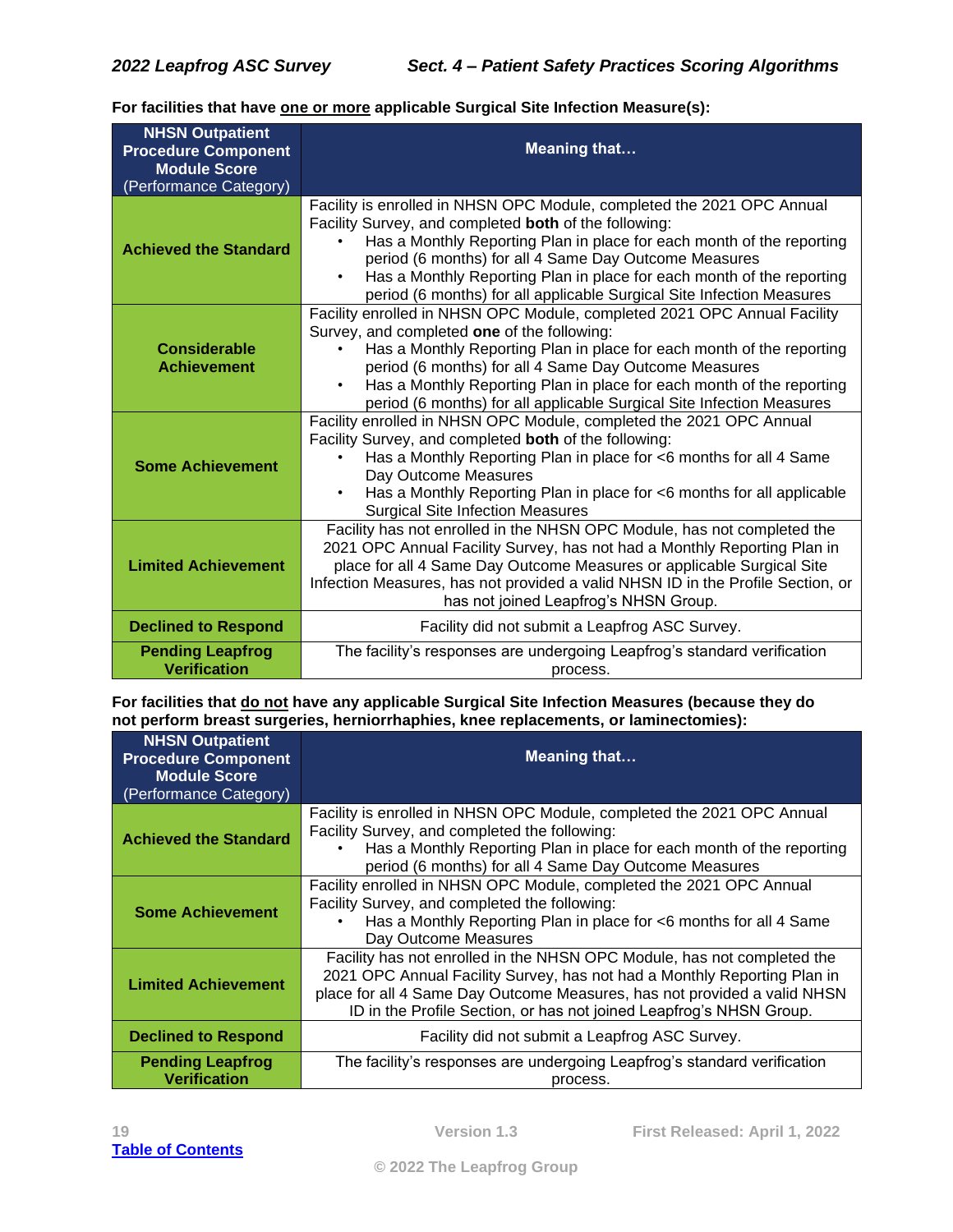## <span id="page-19-0"></span>**Hand Hygiene**

Facilities will be scored based on their performance on five domains of hand hygiene. To meet the requirements of each domain, the facility must respond in the affirmative to all applicable questions.

- 1. Monitoring: questions #8-11
	- a. Electronic: questions #12-13
	- b. Direct Observation: questions #14-15
- 2. Feedback: questions #16-19
- 3. Training and Education: questions #1-3
- 4. Infrastructure: questions #4-7
- 5. Culture: questions #20-21

#### **Please note: In 2022, facilities have two options to Achieve the Standard. Both options are included in the table below.**

| <b>Meaning that</b>                                                                                                                                                                                                                                                                                                                                                                                                                                                                                                                                                                                                                                                                                                                                                                                                                                                                                                                                                                                                                                                                                                                                                                                                                                                                                                                          |
|----------------------------------------------------------------------------------------------------------------------------------------------------------------------------------------------------------------------------------------------------------------------------------------------------------------------------------------------------------------------------------------------------------------------------------------------------------------------------------------------------------------------------------------------------------------------------------------------------------------------------------------------------------------------------------------------------------------------------------------------------------------------------------------------------------------------------------------------------------------------------------------------------------------------------------------------------------------------------------------------------------------------------------------------------------------------------------------------------------------------------------------------------------------------------------------------------------------------------------------------------------------------------------------------------------------------------------------------|
| The facility responded "yes" to all applicable questions in the Monitoring and<br>Feedback Domains and meets the monthly sample size of 200 hand hygiene<br>opportunities, or at least the number of hand hygiene opportunities outlined in<br>Table 1 (FAQ 13, Section 4 of the 2022 Leapfrog ASC Survey), each month for<br>monitoring hand hygiene opportunities:<br><b>Monitoring Domain:</b><br>$\bullet$<br>Question #8:<br>$\circ$<br>Facility collects hand hygiene compliance data on at least 200<br>hand hygiene opportunities, or at least the number of hand<br>hygiene opportunities outlined in Table 1 (FAQ 13, Section 4 of<br>the ASC Survey), each month<br>Question #11:<br>$\circ$<br>Facility uses hand hygiene coaches or compliance observers to<br>provide individuals who touch patients or who touch items that will<br>be used by patients with feedback on both when they are and are<br>not compliant with performing hand hygiene<br>The facility responded "yes" to all questions pertaining to the<br>$\circ$<br>monitoring method used (as indicated in question #8):<br>Electronic Compliance Monitoring: questions #12-13<br>Direct Observation: questions #14-15<br>Feedback Domain: questions #16-19<br><b>AND</b><br>The facility responded "yes" to all questions in any 2 of the following domains: |
| Training and Education Domain: questions #1-3<br>$\bullet$<br>Infrastructure Domain: questions #4-7<br>٠<br>Culture Domain: questions #20-21<br>$\bullet$                                                                                                                                                                                                                                                                                                                                                                                                                                                                                                                                                                                                                                                                                                                                                                                                                                                                                                                                                                                                                                                                                                                                                                                    |
|                                                                                                                                                                                                                                                                                                                                                                                                                                                                                                                                                                                                                                                                                                                                                                                                                                                                                                                                                                                                                                                                                                                                                                                                                                                                                                                                              |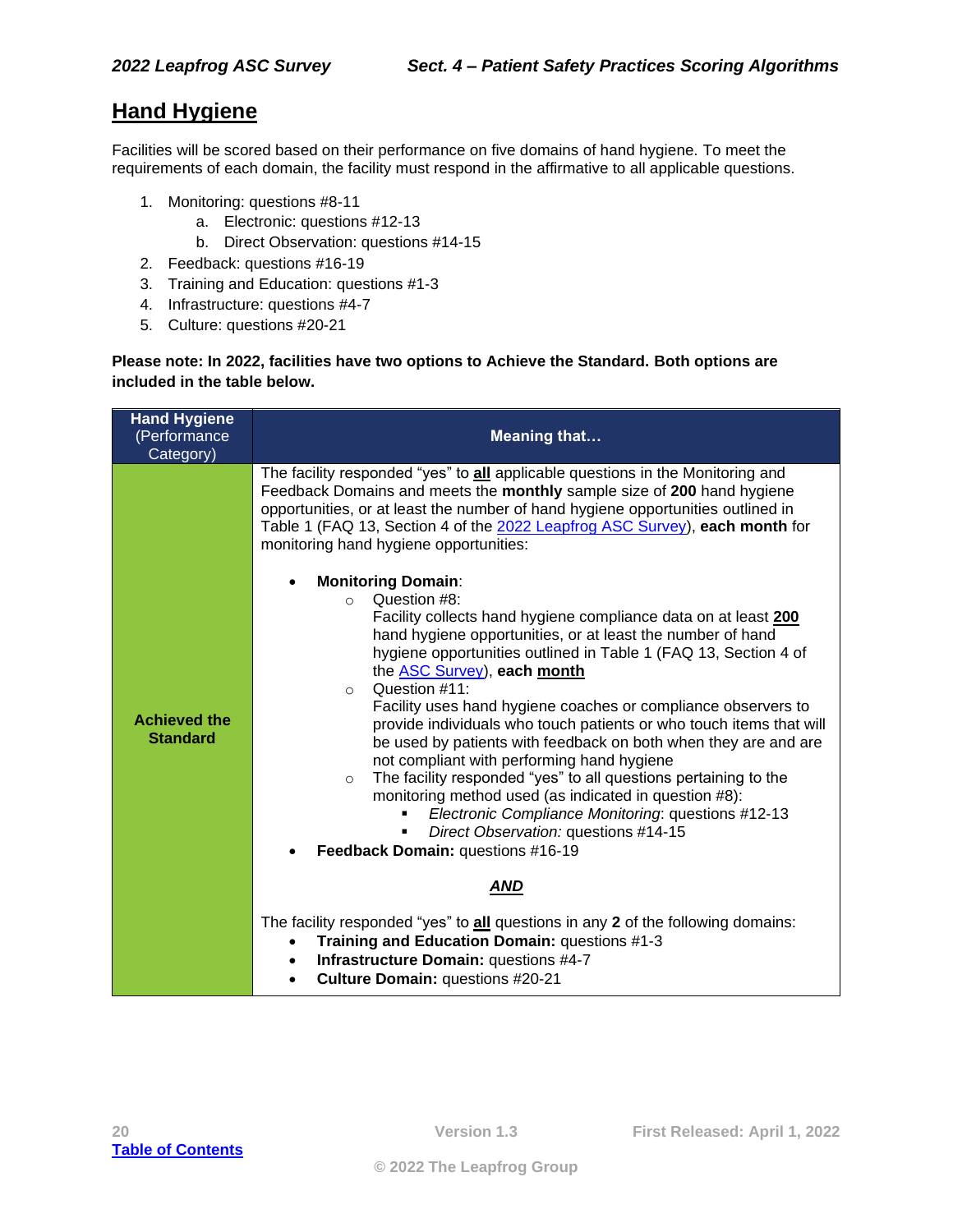| <b>Hand Hygiene</b><br>(Performance<br>Category)        | <b>Meaning that</b>                                                                                                                                                                                                                                                                                                                                                                                                                                                                                                                                                                                                                                                                                                                                                                                                                                                                                                                                                                                                                                                                                                                                |
|---------------------------------------------------------|----------------------------------------------------------------------------------------------------------------------------------------------------------------------------------------------------------------------------------------------------------------------------------------------------------------------------------------------------------------------------------------------------------------------------------------------------------------------------------------------------------------------------------------------------------------------------------------------------------------------------------------------------------------------------------------------------------------------------------------------------------------------------------------------------------------------------------------------------------------------------------------------------------------------------------------------------------------------------------------------------------------------------------------------------------------------------------------------------------------------------------------------------|
| <b>Achieved the</b><br><b>Standard</b><br>(Alternative) | Facilities that collect hand hygiene compliance data on a sample size of 100 hand<br>hygiene opportunities per month, or at least the number of hand hygiene<br>opportunities outlined in Table 2 (FAQ 14, Section 4 of the 2022 Leapfrog ASC<br>Survey), can Achieve the Standard if they meet the following:<br><b>Monitoring Domain:</b><br>Question #9:<br>$\Omega$<br>Facility collects hand hygiene compliance data on at least 100<br>hand hygiene opportunities, or at least the number of hand<br>hygiene opportunities outlined in Table 2 (FAQ #14, Section 4 of<br>the <b>ASC Survey</b> ), each month<br>Question #11:<br>$\Omega$<br>Facility uses hand hygiene coaches or compliance observers to<br>provide individuals who touch patients or who touch items that will<br>be used by patients with feedback on both when they are and are<br>not compliant with performing hand hygiene<br>The facility responded "yes" to all questions pertaining to the<br>$\circ$<br>monitoring method used (as indicated in question #9):<br>Electronic Compliance Monitoring: questions #12-13<br>Direct Observation: questions #14-15<br>٠ |
|                                                         | <b>AND</b><br>The facility responded "yes" to all questions in the other four domains:<br>Feedback Domain: questions #16-19<br>$\bullet$<br>Training and Education Domain: questions #1-3<br>$\bullet$<br>Infrastructure Domain: questions #4-7<br>$\bullet$<br>Culture Domain: questions #20-21<br>$\bullet$                                                                                                                                                                                                                                                                                                                                                                                                                                                                                                                                                                                                                                                                                                                                                                                                                                      |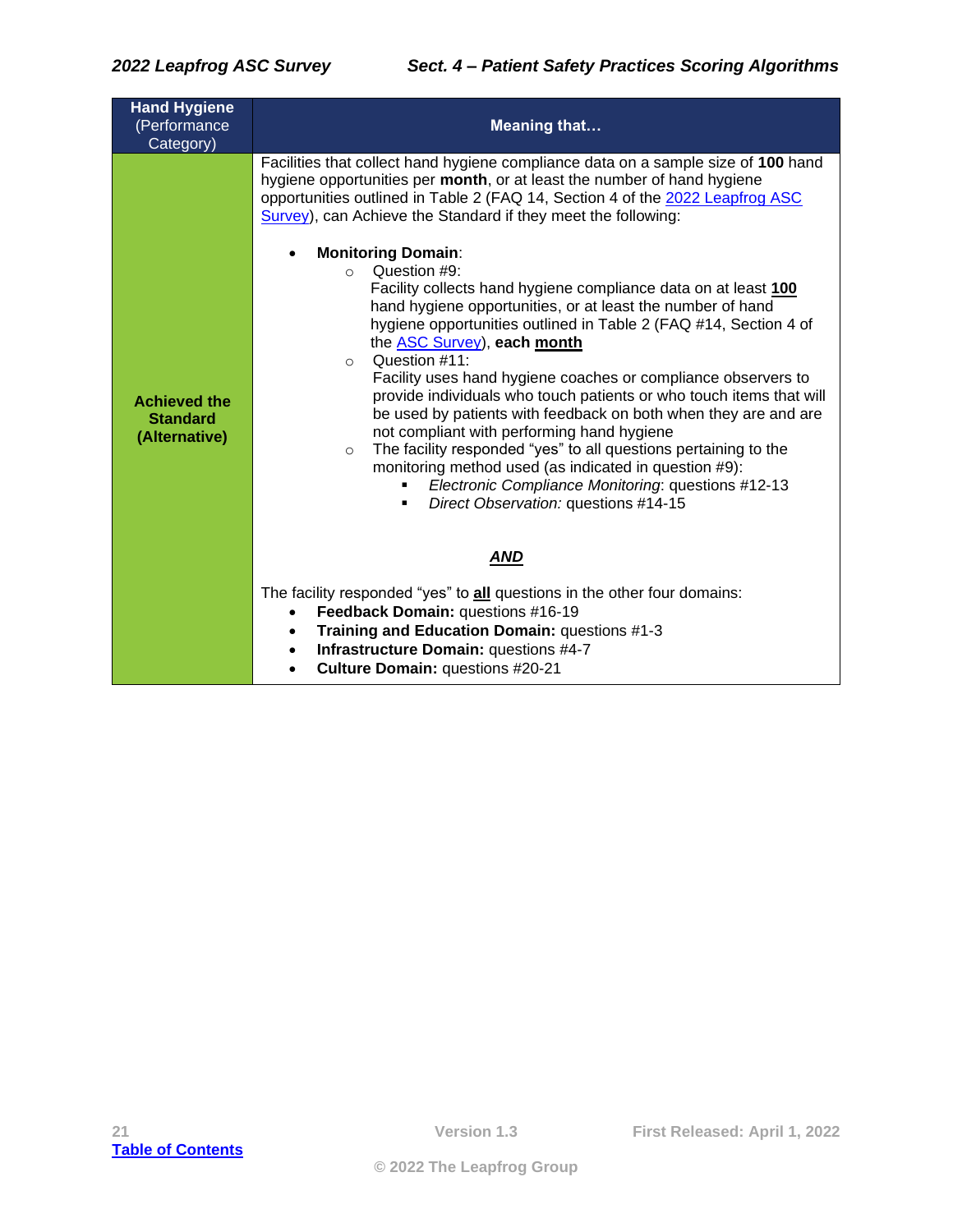| <b>Hand Hygiene</b><br>(Performance<br>Category) | <b>Meaning that</b>                                                                                                                                                                                                                                                                                                                                                                                                                                                                                                                                                                                                                                                                                                                                                                                                                                                                                                                                                                                                                                                                                                                                                                                                                                                                                                                                                                                                                                                         |
|--------------------------------------------------|-----------------------------------------------------------------------------------------------------------------------------------------------------------------------------------------------------------------------------------------------------------------------------------------------------------------------------------------------------------------------------------------------------------------------------------------------------------------------------------------------------------------------------------------------------------------------------------------------------------------------------------------------------------------------------------------------------------------------------------------------------------------------------------------------------------------------------------------------------------------------------------------------------------------------------------------------------------------------------------------------------------------------------------------------------------------------------------------------------------------------------------------------------------------------------------------------------------------------------------------------------------------------------------------------------------------------------------------------------------------------------------------------------------------------------------------------------------------------------|
| <b>Considerable</b><br><b>Achievement</b>        | The facility responded "yes" to all applicable questions in the Monitoring and<br>Feedback Domains and meets the monthly or quarterly sample size of 100 for<br>monitoring hand hygiene opportunities:<br><b>Monitoring Domain:</b><br>Question #9 or #10:<br>Facility collects hand hygiene compliance data on at least<br>٠<br>100 hand hygiene opportunities, or at least the number of<br>hand hygiene opportunities outlined in Table 2 (FAQ 14,<br>Section 4 of the <b>ASC Survey</b> ), each <b>month</b><br>Facility collects hand hygiene compliance data on at least<br>٠.<br>100 hand hygiene opportunities each quarter<br>Question #11:<br>$\Omega$<br>Facility uses hand hygiene coaches or compliance observers to<br>provide individuals who touch patients or who touch items that will<br>be used by patients with feedback on both when they are and are<br>not compliant with performing hand hygiene<br>The facility responded "yes" to all questions pertaining to the<br>$\circ$<br>monitoring method used (as indicated in question #10):<br>Electronic Compliance Monitoring: questions #12-13<br>Direct Observation: questions #14-15<br>Feedback Domain: questions #16-19<br><b>AND</b><br>The facility responded "yes" to all questions in any 2 of the following domains:<br>Training and Education Domain: questions #1-3<br>$\bullet$<br>Infrastructure Domain: questions #4-7<br>$\bullet$<br>Culture Domain: questions #20-21<br>$\bullet$ |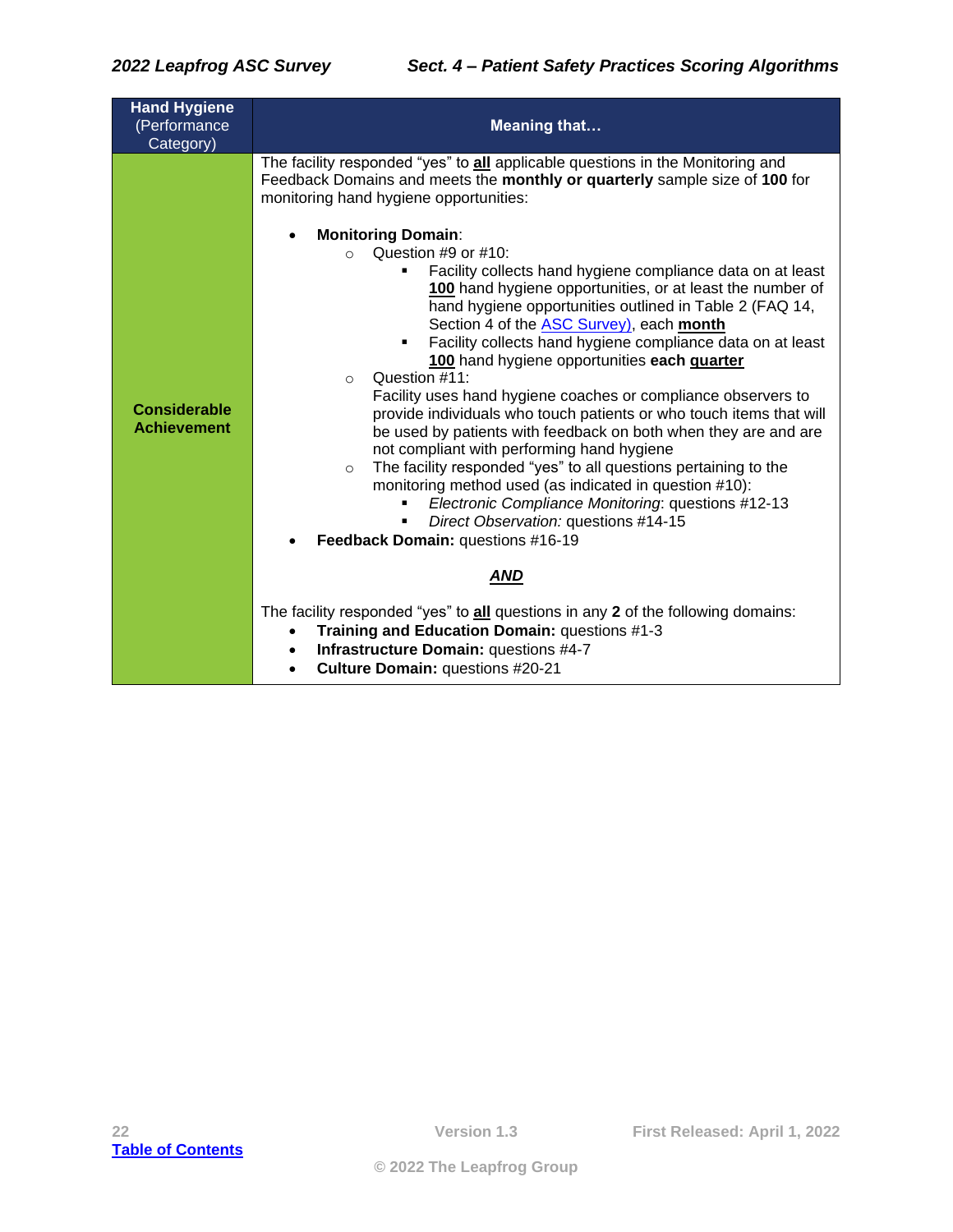| <b>Hand Hygiene</b><br>(Performance<br>Category) | <b>Meaning that</b>                                                                                                                                                                                                                                                                                                                                                                                                                                                                                                                                                                                                                                                                                                                                                                                                                                                                                                                                                                                                                                                                                                                                                                                                                                                                                                                                                                                                                                                                                                            |
|--------------------------------------------------|--------------------------------------------------------------------------------------------------------------------------------------------------------------------------------------------------------------------------------------------------------------------------------------------------------------------------------------------------------------------------------------------------------------------------------------------------------------------------------------------------------------------------------------------------------------------------------------------------------------------------------------------------------------------------------------------------------------------------------------------------------------------------------------------------------------------------------------------------------------------------------------------------------------------------------------------------------------------------------------------------------------------------------------------------------------------------------------------------------------------------------------------------------------------------------------------------------------------------------------------------------------------------------------------------------------------------------------------------------------------------------------------------------------------------------------------------------------------------------------------------------------------------------|
| <b>Some</b><br><b>Achievement</b>                | The facility responded "yes" to all applicable questions in any 2 of the following<br>domains:<br><b>Monitoring Domain:</b><br>Question #8, #9, or #10:<br>$\Omega$<br>Facility collects hand hygiene compliance data on at least<br>٠<br>200 hand hygiene opportunities, or at least the number of<br>hand hygiene opportunities outlined in Table 1 (FAQ 13,<br>Section 4 of the <b>ASC Survey</b> ), each month<br>Facility collects hand hygiene compliance data on at least<br>٠<br>100 hand hygiene opportunities, or at least the number of<br>hand hygiene opportunities outlined in Table 2 (FAQ 14,<br>Section 4 of the <b>ASC Survey</b> ), each <b>month</b><br>Facility collects hand hygiene compliance data on at least<br>٠<br>100 hand hygiene opportunities each quarter<br>Question #11:<br>$\Omega$<br>Facility uses hand hygiene coaches or compliance observers to<br>provide individuals who touch patients or who touch items that will<br>be used by patients with feedback on both when they are and are<br>not compliant with performing hand hygiene<br>The facility responded "yes" to all questions pertaining to the<br>$\circ$<br>monitoring method used (as indicated in question #8, #9, or #10):<br>Electronic Compliance Monitoring: questions #12-13<br>Direct Observation: questions #14-15<br>Feedback Domain: questions #16-19<br>$\bullet$<br>Training and Education Domain: questions #1-3<br>Infrastructure Domain: questions #4-7<br>$\bullet$<br>Culture Domain: questions #20-21 |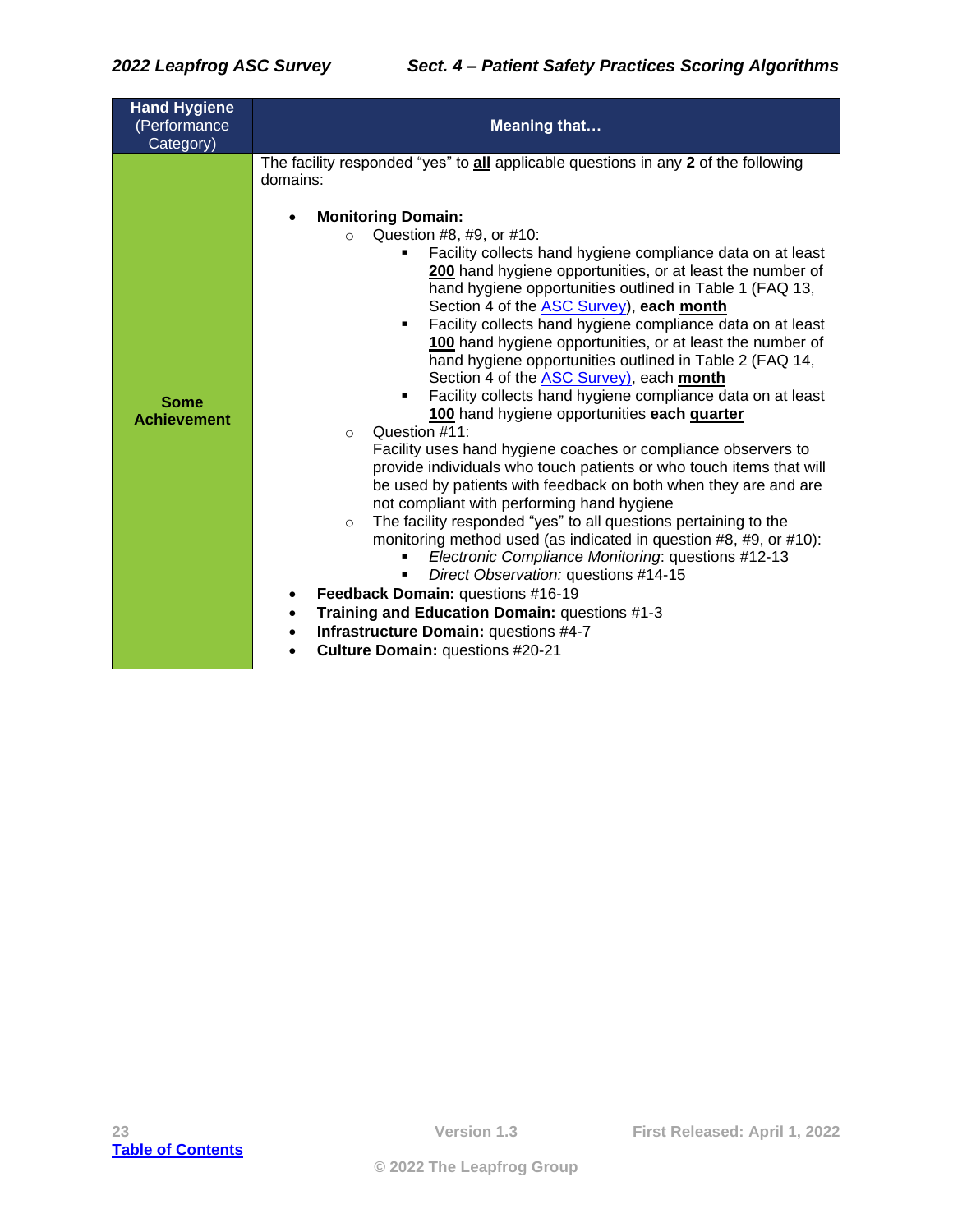| <b>Hand Hygiene</b><br>(Performance               | <b>Meaning that</b>                                                                                                                                                                                                                                                                                                                                                                                                                                                                                                                                                                                                                                                                                                                                                                                                                                                                                                                                                                                                                                                                                                                                                                                                                                                                                                                                                                                                                                                                                                                      |  |
|---------------------------------------------------|------------------------------------------------------------------------------------------------------------------------------------------------------------------------------------------------------------------------------------------------------------------------------------------------------------------------------------------------------------------------------------------------------------------------------------------------------------------------------------------------------------------------------------------------------------------------------------------------------------------------------------------------------------------------------------------------------------------------------------------------------------------------------------------------------------------------------------------------------------------------------------------------------------------------------------------------------------------------------------------------------------------------------------------------------------------------------------------------------------------------------------------------------------------------------------------------------------------------------------------------------------------------------------------------------------------------------------------------------------------------------------------------------------------------------------------------------------------------------------------------------------------------------------------|--|
| Category)                                         |                                                                                                                                                                                                                                                                                                                                                                                                                                                                                                                                                                                                                                                                                                                                                                                                                                                                                                                                                                                                                                                                                                                                                                                                                                                                                                                                                                                                                                                                                                                                          |  |
| Limited<br><b>Achievement</b>                     | The facility responded "yes" to all applicable questions in any 1 of the following<br>domains:<br><b>Monitoring Domain:</b><br>Question #8, #9, or #10:<br>$\circ$<br>Facility collects hand hygiene compliance data on at least<br>200 hand hygiene opportunities, or at least the number of<br>hand hygiene opportunities outlined in Table 1 (FAQ 13,<br>Section 4 of the ASC Survey), each month<br>Facility collects hand hygiene compliance data on at least<br>٠<br>100 hand hygiene opportunities, or at least the number of<br>hand hygiene opportunities outlined based on Table 2<br>(FAQ 14, Section 4 of the <b>ASC Survey</b> ), each month<br>Facility collects hand hygiene compliance data on at least<br>100 hand hygiene opportunities each quarter<br>Question #11:<br>$\circ$<br>Facility uses hand hygiene coaches or compliance observers to<br>provide individuals who touch patients or who touch items that will<br>be used by patients with feedback on both when they are and are<br>not compliant with performing hand hygiene<br>The facility responded "yes" to all questions pertaining to the<br>$\circ$<br>monitoring method used (as indicated in question #8, #9, or #10):<br>Electronic Compliance Monitoring: questions #12-13<br>Direct Observation: questions #14-15<br>Feedback Domain: questions #16-19<br>$\bullet$<br>Training and Education Domain: questions #1-3<br>Infrastructure Domain: questions #4-7<br>Culture Domain: questions #20-21<br><u>OR</u><br>The facility met 0 domains. |  |
| <b>Declined to</b><br><b>Respond</b>              | The facility did not submit a Survey.                                                                                                                                                                                                                                                                                                                                                                                                                                                                                                                                                                                                                                                                                                                                                                                                                                                                                                                                                                                                                                                                                                                                                                                                                                                                                                                                                                                                                                                                                                    |  |
| <b>Pending</b><br>Leapfrog<br><b>Verification</b> | The facility's responses are undergoing Leapfrog's standard verification process.                                                                                                                                                                                                                                                                                                                                                                                                                                                                                                                                                                                                                                                                                                                                                                                                                                                                                                                                                                                                                                                                                                                                                                                                                                                                                                                                                                                                                                                        |  |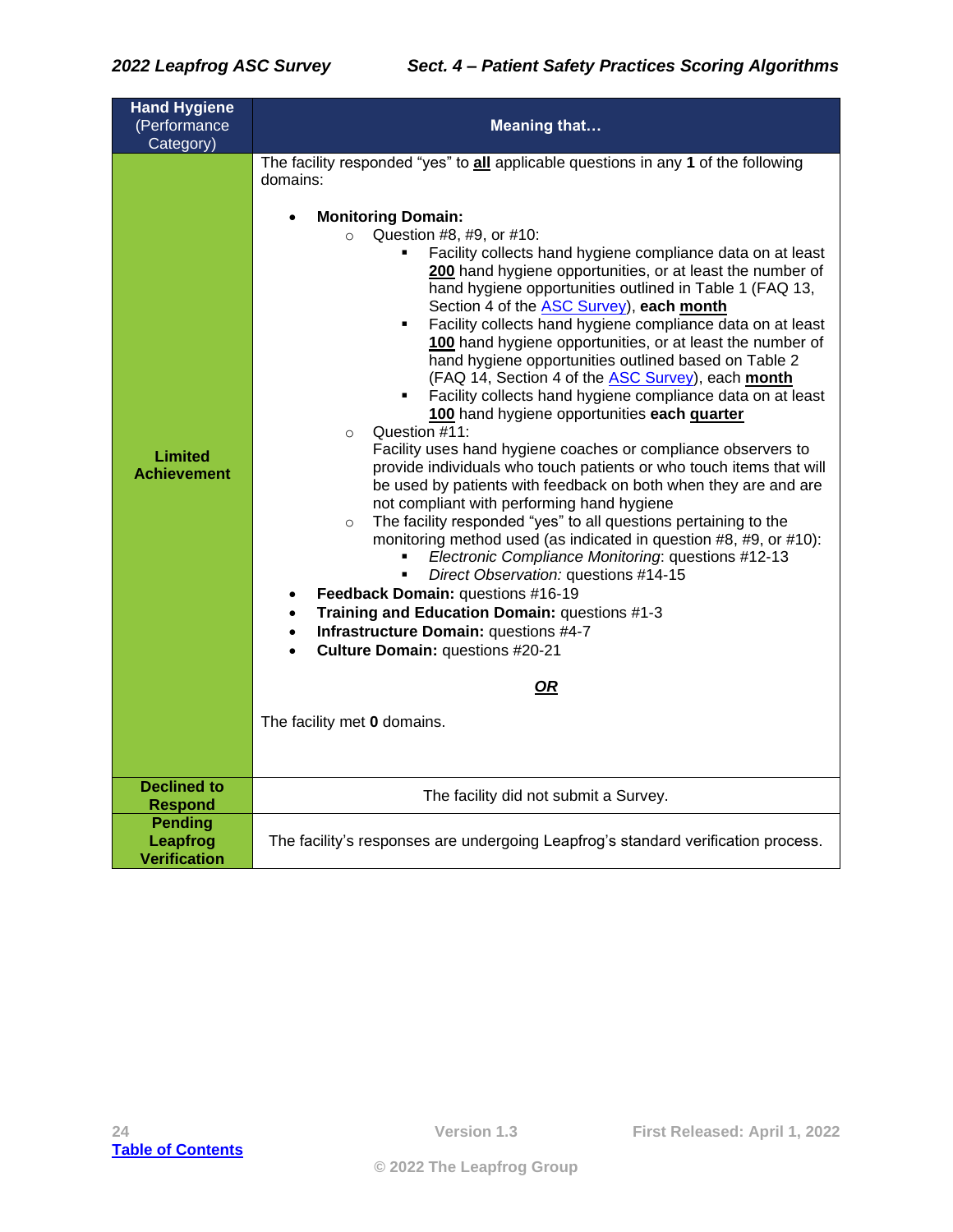## <span id="page-24-0"></span>**National Quality Forum (NQF) Safe Practice #1**

Facilities will be scored based on their progress in implementing elements of the National Quality Forum (NQF) Safe Practice #1 – Culture of Safety Leadership Structures and Systems.

| <b>NQF Safe Practice #1 Score</b><br>(Performance Category) | <b>Overall Points Earned</b>                                                         |
|-------------------------------------------------------------|--------------------------------------------------------------------------------------|
| <b>Achieved the Standard</b>                                | 100% of Points                                                                       |
| <b>Considerable Achievement</b>                             | 80% to 99% of Points                                                                 |
| <b>Some Achievement</b>                                     | 50% to 79% of Points                                                                 |
| <b>Limited Achievement</b>                                  | 0% to 49% of Points                                                                  |
| <b>Declined to Respond</b>                                  | The facility did not submit a Survey.                                                |
| <b>Pending Leapfrog Verification</b>                        | The facility's responses are undergoing Leapfrog's standard<br>verification process. |

Scoring details are described below.

- 1. **Maximum Points:** NQF Safe Practice #1 Culture of Safety Leadership Structures and Systems has a maximum number of points of 120.
- 2. **Point Values per Checkbox:** Each question has an equal point value, computed as the Maximum Points for this NQF Safe Practice divided by the number of checkboxes within this NQF Safe Practice.
- 3. **Points Earned:** Total points earned for this NQF Safe Practice is the sum of the points for each checkbox marked for this NQF Safe Practice.
- 4. **Performance Category Cut-points** are based on a percentage of the Maximum Points achievable for this NQF Safe Practice. The distribution of scores, including new or updated Survey Results, will be reviewed periodically to determine if there are compelling reasons to revise these performance category cut-points further. However, there are no current plans or commitments to change the cut-points during the 2022 Survey Cycle.
- 5. **Updated Submissions:** Facilities may update and resubmit their Surveys as often as needed to reflect actual progress achieved or additional commitments undertaken in these patient safety areas up until **November 30.** Updates made to reflect a change in performance after November 30 will not be scored or publicly reported.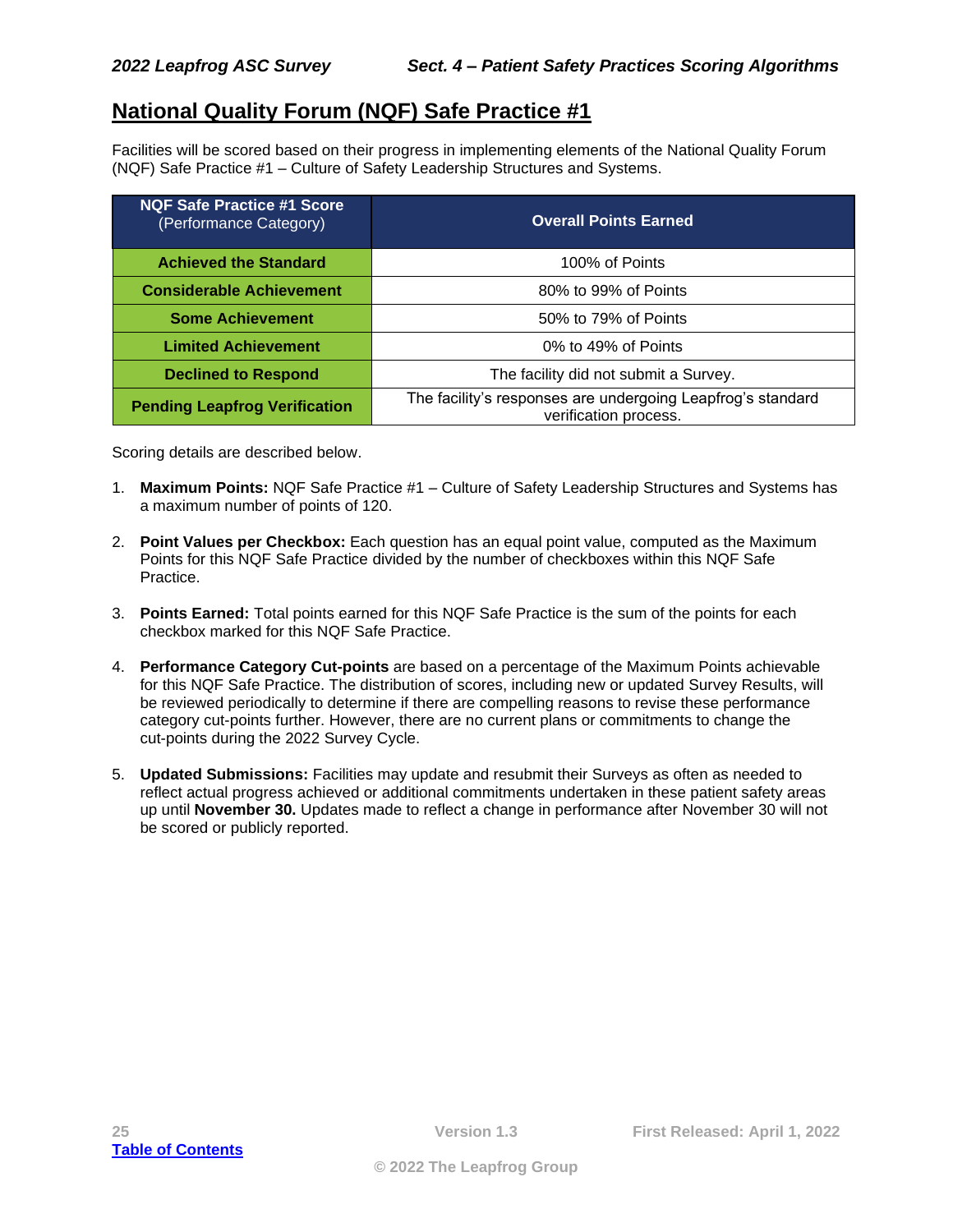## <span id="page-25-0"></span>**National Quality Forum (NQF) Safe Practice #2**

Facilities will be scored based on their progress in implementing elements of the National Quality Forum (NQF) Safe Practice #2 – Culture Measurement, Feedback.

| <b>NQF Safe Practice #2 Score</b><br>(Performance Category) | <b>Overall Points Earned</b>                                                                                 |
|-------------------------------------------------------------|--------------------------------------------------------------------------------------------------------------|
| <b>Achieved the Standard</b>                                | 100% of Points                                                                                               |
| <b>Considerable Achievement</b>                             | 80% to 99% of Points                                                                                         |
| <b>Some Achievement</b>                                     | 50% to 79% of Points                                                                                         |
| <b>Limited Achievement</b>                                  | 0% to 49% of Points                                                                                          |
| <b>Does Not Apply</b>                                       | The facility had too few employees (<20) to administer the AHRQ<br>Surveys on Patient Safety Culture (SOPS). |
| <b>Declined to Respond</b>                                  | The facility did not submit a Survey.                                                                        |
| <b>Pending Leapfrog Verification</b>                        | The facility's responses are undergoing Leapfrog's standard<br>verification process.                         |

Scoring details are described below.

- 1. **Maximum Points:** NQF Safe Practice #2 Culture Measurement, Feedback, and Intervention has a maximum number of points of 120.
- 2. **Point Values per Checkbox:** Each question has an equal point value, computed as the Maximum Points for this NQF Safe Practice divided by the number of checkboxes within this NQF Safe Practice.
- 3. **Points Earned:** Total points earned for this NQF Safe Practice is the sum of the points for each checkbox marked for this NQF Safe Practice.
- 4. **Performance Category Cut-points** are based on a percentage of the Maximum Points achievable for this NQF Safe Practice. The distribution of scores, including new or updated Survey Results, will be reviewed periodically to determine if there are compelling reasons to revise these performance category cut-points further. However, there are no current plans or commitments to change the cut-points during the 2022 Survey Cycle.
- 5. **Updated Submissions:** Facilities may update and resubmit their Surveys as often as needed to reflect actual progress achieved or additional commitments undertaken in these patient safety areas up until **November 30.** Updates made to reflect a change in performance after November 30 will not be scored or publicly reported.

## <span id="page-25-1"></span>**National Quality Forum (NQF) Safe Practice #4**

This section is optional and will not be scored or publicly reported in 2022.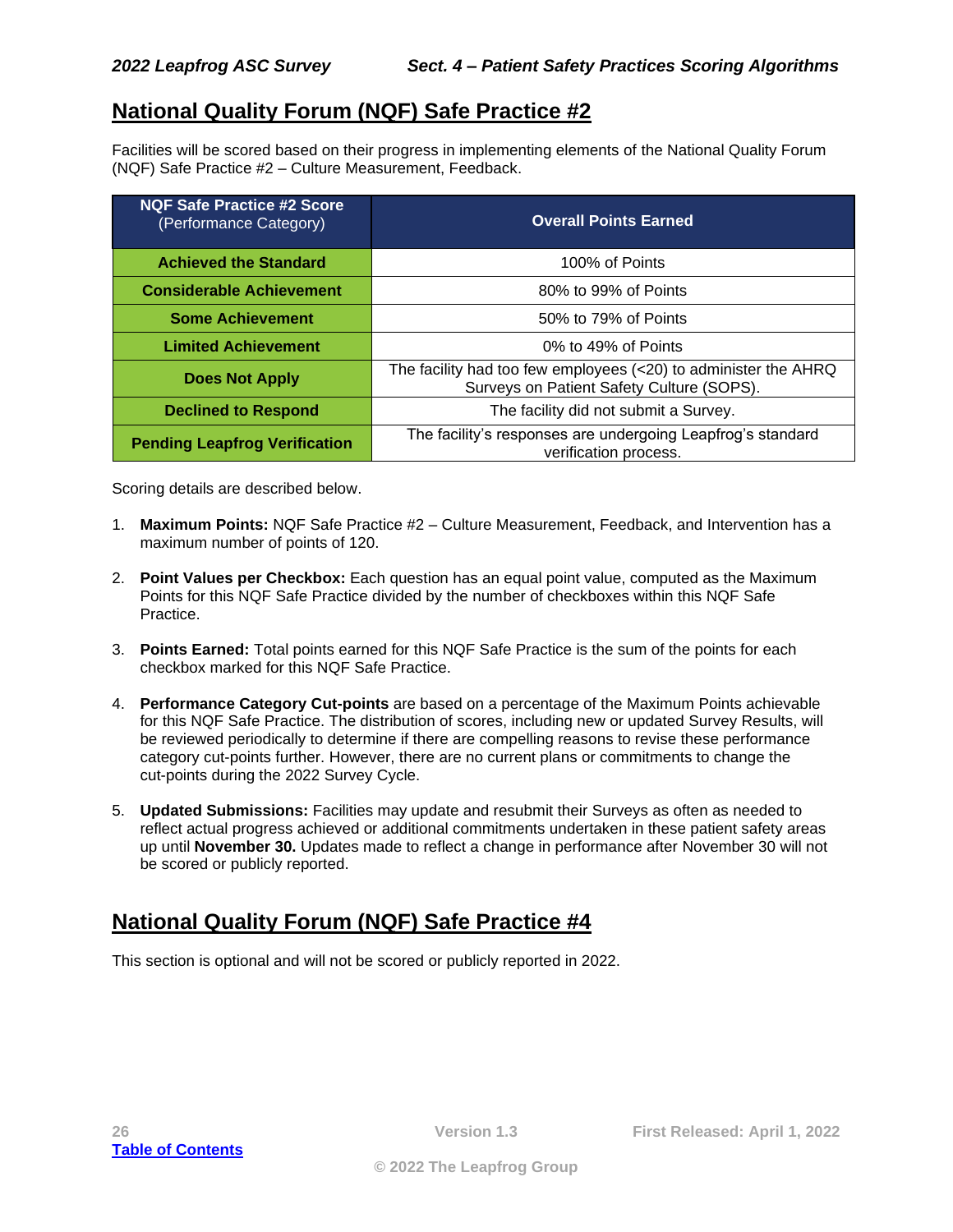## <span id="page-26-0"></span>**Never Events Policy**

Facilities will be scored based on their adoption of the nine principles of The Leapfrog Group's Policy Statement on Serious Reportable Events ("Never Events").

| <b>Never Events Policy Score</b><br>(Performance Category) | <b>Meaning that</b>                                                                                                                                                                                                                   |
|------------------------------------------------------------|---------------------------------------------------------------------------------------------------------------------------------------------------------------------------------------------------------------------------------------|
| <b>Achieved the Standard</b>                               | The facility has implemented a policy that adheres to all 9<br>principles of The Leapfrog Group's Policy Statement on Serious<br>Reportable Events ("Never Events").                                                                  |
| <b>Considerable Achievement</b>                            | The facility has implemented a policy that adheres to all of the<br>original 5 principles* of The Leapfrog Group's Policy Statement on<br>Serious Reportable Events ("Never Events"), as well as at least 2<br>additional principles. |
| <b>Some Achievement</b>                                    | The facility has implemented a policy that adheres to all of the<br>original 5 principles* of The Leapfrog Group's Policy Statement on<br>Serious Reportable Events ("Never Events").                                                 |
| <b>Limited Achievement</b>                                 | The facility responded to the Leapfrog Survey questions pertaining<br>to adoption of this policy but does not yet meet the criteria for<br>"Some Achievement."                                                                        |
| <b>Declined to Respond</b>                                 | The facility did not submit a Survey.                                                                                                                                                                                                 |
| <b>Pending Leapfrog Verification</b>                       | The facility's responses are undergoing Leapfrog's standard<br>verification process.                                                                                                                                                  |

\*The Leapfrog Group's original five principles include: apologizing to the patient, performing a root cause analysis, reporting to an external agency within 15 days, waiving all associated costs, and making a copy of the policy available to patients and payers upon request. More information is available at [https://ratings.leapfroggroup.org/measure/asc/responding-never-events.](https://ratings.leapfroggroup.org/measure/asc/responding-never-events)

## <span id="page-26-1"></span>**Nursing Workforce**

This section is optional and will not be scored or publicly reported in 2022.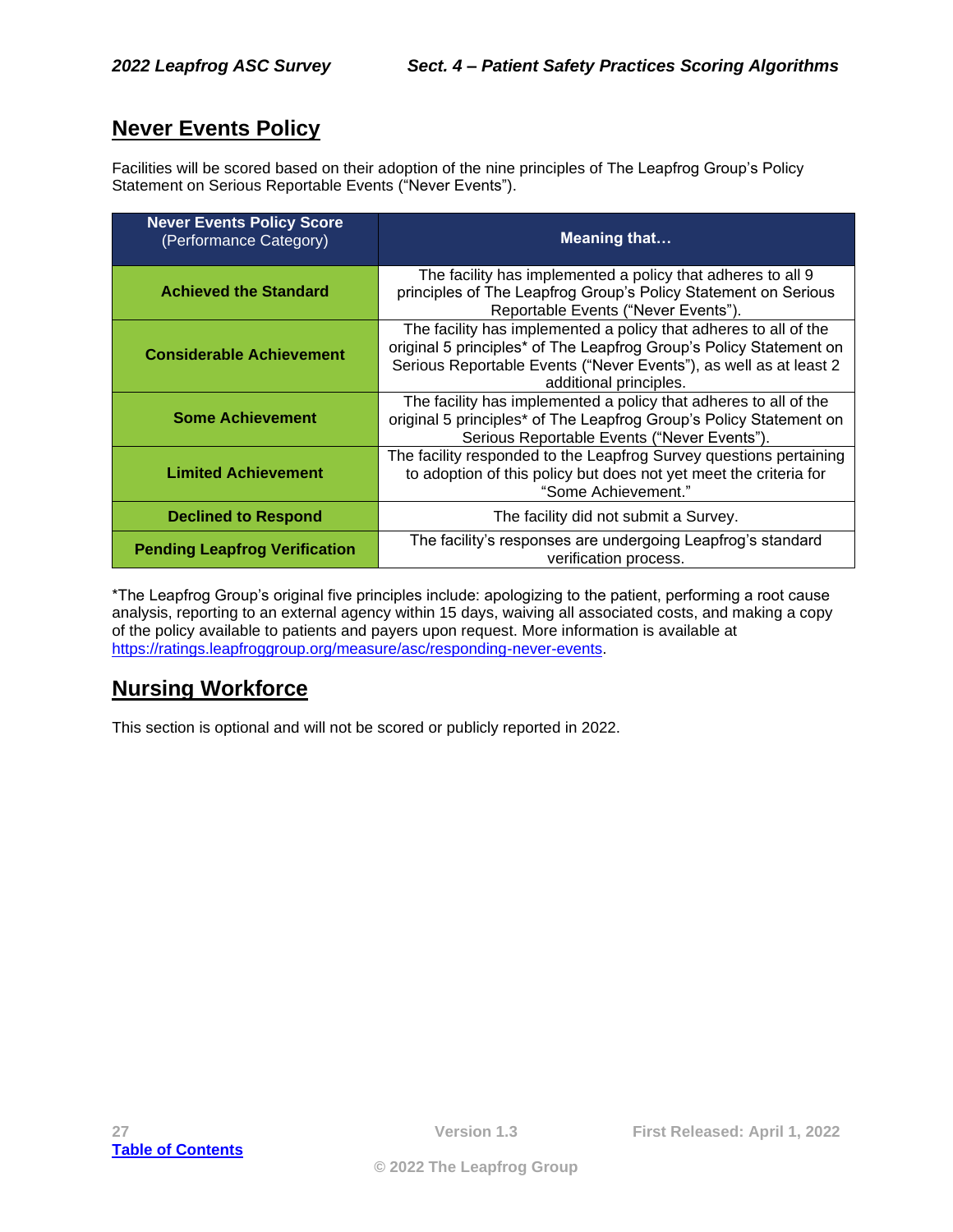#### **Section 5: Patient Experience Scoring Algorithm**

## <span id="page-27-1"></span><span id="page-27-0"></span>**Patient Experience (OAS CAHPS)**

Facilities will be scored based on Top Box Scores from four domains included on the Outpatient and Ambulatory Surgery (OAS) CAHPS Survey:

- Facilities and Staff
- Communication About Your Procedure
- Patients' Rating of the Facility
- Patients Recommending the Facility

Facilities will be scored based on the number of domains where the facility is performing in the top quartile.

| <b>Top Quartile for OAS</b><br><b>CAHPS Domains</b><br>(Quartiles [Q]) | <b>Facilities and</b><br><b>Staff</b><br>$(\%)$ | <b>Communication</b><br><b>About Your</b><br><b>Procedure</b><br>$(\%)$ | Patients'<br>Rating of the<br><b>Facility</b><br>(%) | <b>Patients</b><br>Recommending<br>the Facility<br>$(\%)$ |
|------------------------------------------------------------------------|-------------------------------------------------|-------------------------------------------------------------------------|------------------------------------------------------|-----------------------------------------------------------|
| <b>Top Quartile</b><br>$(>= Q3)$                                       | $>= 97$                                         | $>= 93$                                                                 | $>= 88$                                              | $>= 87$                                                   |

| <b>Patient Experience (OAS</b><br><b>CAHPS) Score</b><br>(Performance Category) | <b>Meaning that the facility</b>                                                                                   |
|---------------------------------------------------------------------------------|--------------------------------------------------------------------------------------------------------------------|
| <b>Achieved the Standard</b>                                                    | Scored in top quartile of facilities on 4 out of 4 OAS CAHPS domains.                                              |
| <b>Considerable Achievement</b>                                                 | Scored in top quartile of facilities on 3 out of 4 OAS CAHPS domains.                                              |
| <b>Some Achievement</b>                                                         | Scored in top quartile of facilities on 2 out of 4 OAS CAHPS domains.                                              |
| <b>Limited Achievement</b>                                                      | Scored in top quartile of facilities on 1 or fewer OAS CAHPS domains or<br>the facility did not measure.           |
| <b>Unable to Calculate Score</b>                                                | The facility did not meet the minimum reporting requirements for the<br>measure (<100 returned OAS CAHPS Surveys). |
| <b>Does Not Apply</b>                                                           | The facility had too few eligible discharges ( $n < 300$ ) to administer the<br>OAS CAHPS Survey.                  |
| <b>Declined to Respond</b>                                                      | The facility did not submit a Survey.                                                                              |
| <b>Pending Leapfrog</b><br><b>Verification</b>                                  | The facility's responses are undergoing Leapfrog's standard verification<br>process.                               |

Note: The top quartiles are based on the distribution of ASC and hospital performance from 2020 Leapfrog ASC Surveys and Section 10 of the 2020 Leapfrog Hospital Surveys submitted by August 31, 2020. These cut-points will remain in place for the entire Survey reporting cycle, unless it is determined that there are compelling reasons to make revisions.